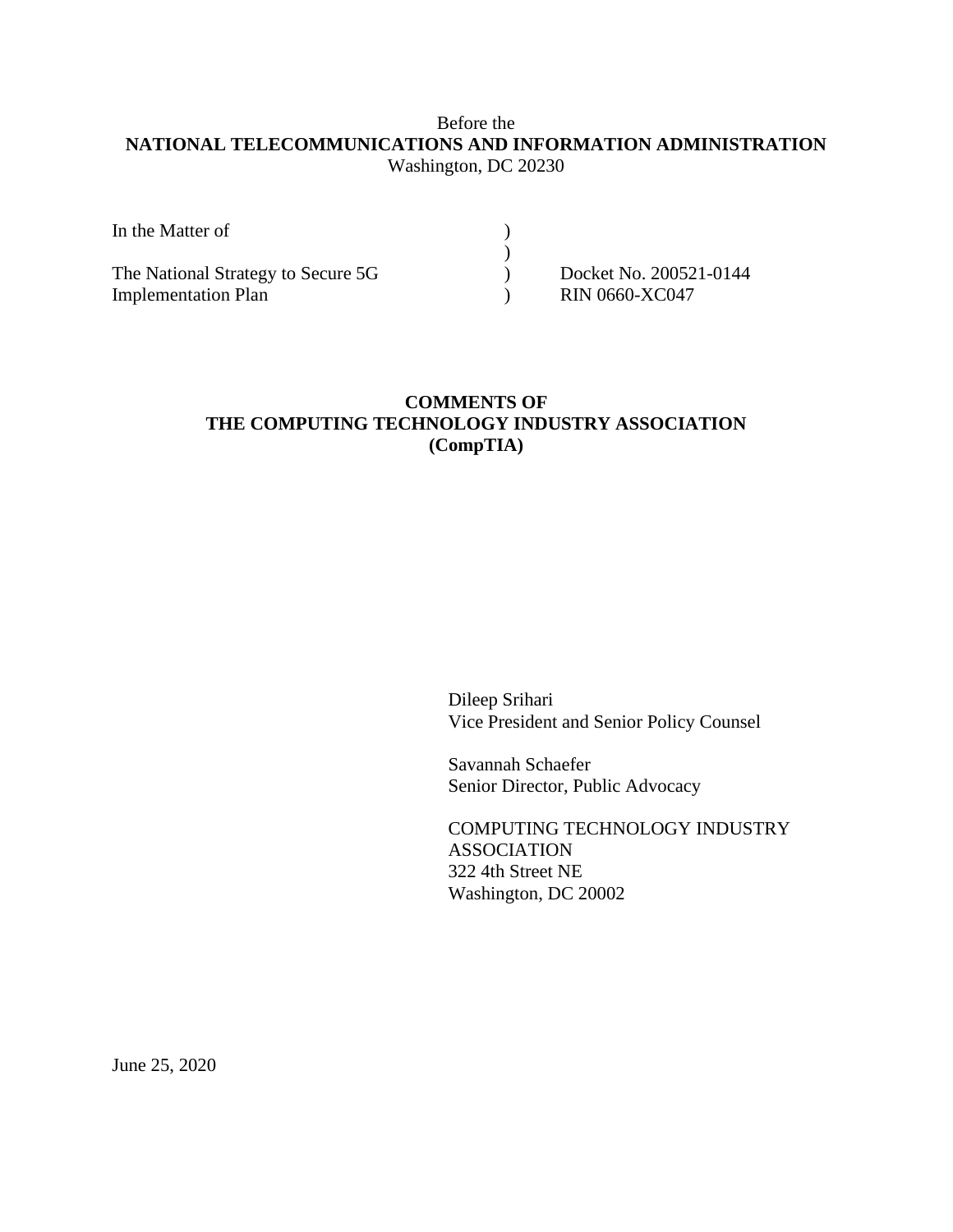# **TABLE OF CONTENTS**

| I.   |                 | THE ECOSYSTEM FOR WIRELESS TECHNOLOGY IS CHANGING RAPIDLY 4                                                           |
|------|-----------------|-----------------------------------------------------------------------------------------------------------------------|
|      | A.              | Competition in 5G Technology is Broader Than Commonly Understood and the                                              |
|      | <b>B.</b>       | New "Generations" Will Appear More Rapidly, Necessitating Long-Term Policy                                            |
| Π.   |                 |                                                                                                                       |
|      | A.              | End Diversion of Spectrum Auction Proceeds for Non-Telecommunications                                                 |
|      | <b>B.</b>       | Make Transformative Investments in Federal Spectrum Management to Encourage                                           |
|      | $C$ .           | Create a "Research Dividend" to Invest in U.S. Research and Development in                                            |
|      | D.              | Enact Legislation to Streamline Broadband Infrastructure Siting.  14                                                  |
|      | E.              |                                                                                                                       |
| III. |                 | LINE OF EFFORT TWO: ASSESS RISKS TO AND IDENTIFY CORE SECURITY                                                        |
|      | А.              | Leverage the Technical Security Features Inherent in 5G Networks.  18                                                 |
|      | <b>B.</b>       | Rely on Whole-of-Government, Risk-Based Approaches to Address 5G Security                                             |
|      | $\mathcal{C}$ . | Support Public-Private Partnership Efforts to Develop Risk Management Tools                                           |
|      | D.              | Support Established International Standards Organizations to Develop Technical                                        |
|      | Ε.              | Collaborate with Like-Minded Nations on Values, Norms, and Rules of the Road 22                                       |
| IV.  |                 | LINE OF EFFORT THREE: ADDRESS RISKS TO U.S. ECONOMIC AND<br>NATIONAL SECURITY DURING DEVELOPMENT AND DEPLOYMENT OF 5G |
|      | A.              | Encourage Market Trends Toward Open Architectures and Virtualization.  24                                             |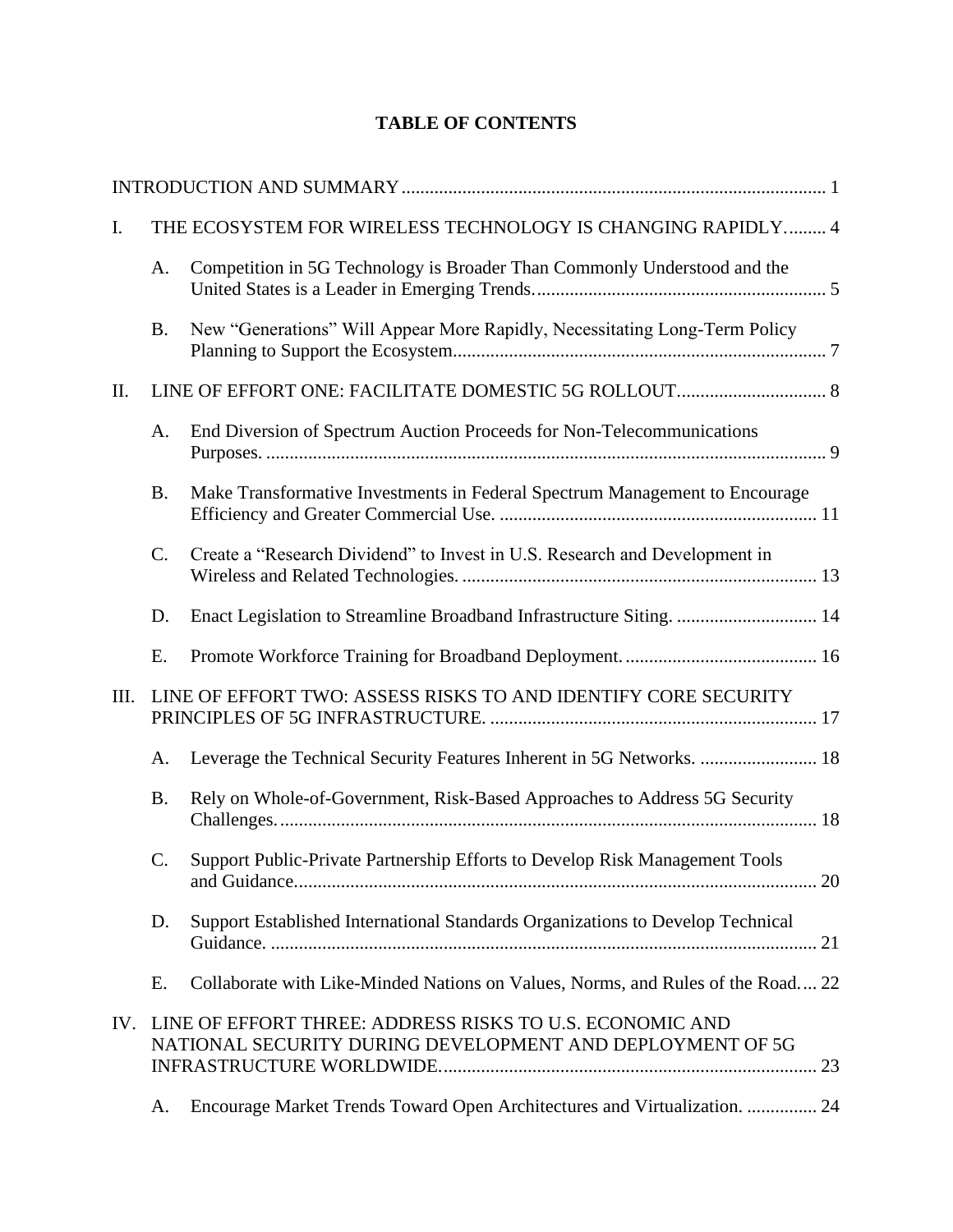|    | <b>B.</b> |                                                                                  |  |
|----|-----------|----------------------------------------------------------------------------------|--|
| V. |           | LINE OF EFFORT FOUR: PROMOTE RESPONSIBLE GLOBAL DEVELOPMENT                      |  |
|    | Α.        |                                                                                  |  |
|    | <b>B.</b> | Revise the U.S. International Development Finance Corporation Rules to Support   |  |
|    | C.        | Revise the U.S. Export-Import Bank Rules to Support Trusted Telecom Suppliers 28 |  |
|    | D.        | Promote U.S. Participation in Standards Development by Expanding the R&D Tax     |  |
|    |           |                                                                                  |  |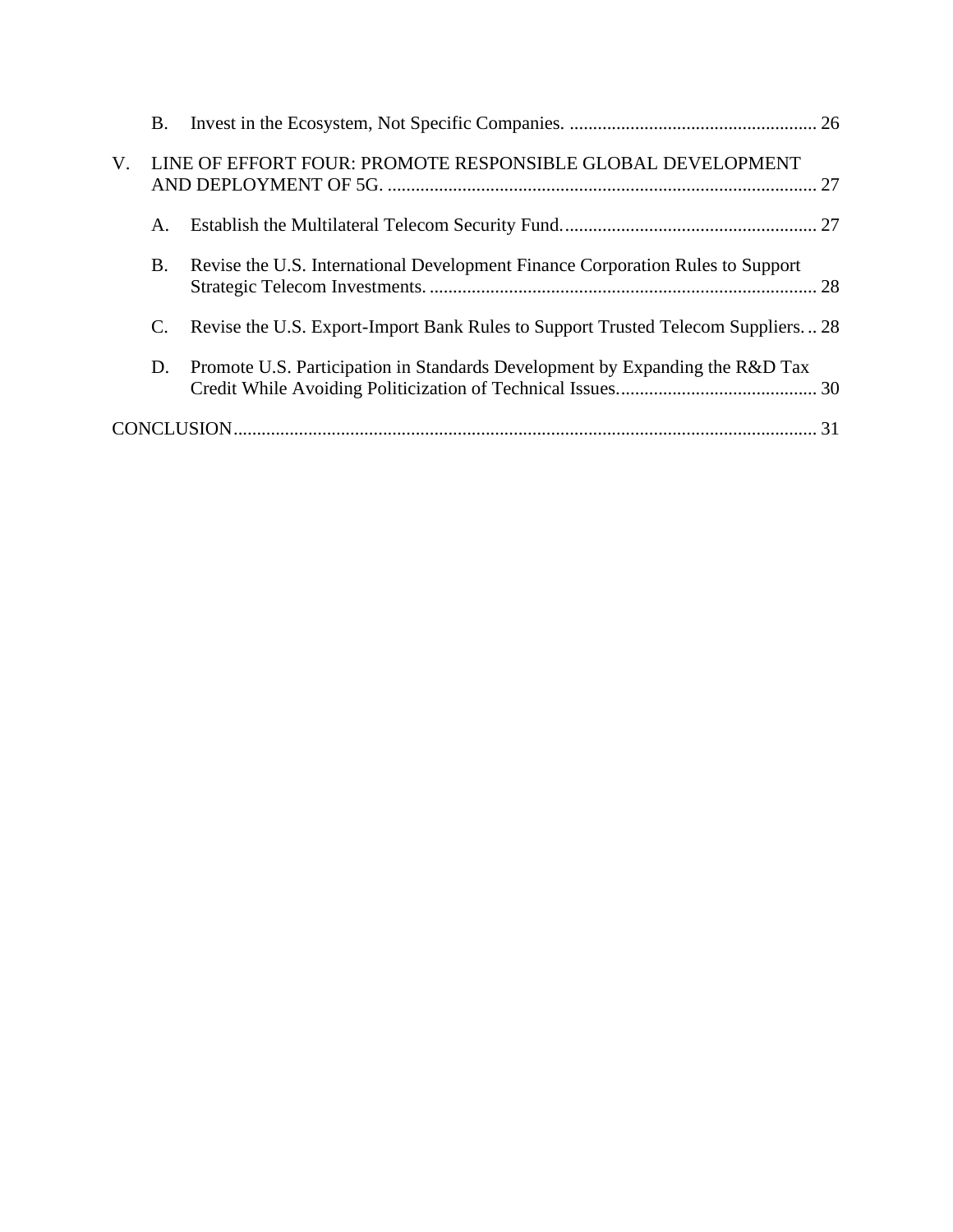## Before the **NATIONAL TELECOMMUNICATIONS AND INFORMATION ADMINISTRATION** Washington, DC 20230

| In the Matter of                   |                        |
|------------------------------------|------------------------|
|                                    |                        |
| The National Strategy to Secure 5G | Docket No. 200521-0144 |
| <b>Implementation Plan</b>         | <b>RIN 0660-XC047</b>  |

## **COMMENTS OF THE COMPUTING TECHNOLOGY INDUSTRY ASSOCIATION (CompTIA)**

The Computing Technology Industry Association ("CompTIA"),<sup>1</sup> the leading association for the global information technology (IT) industry, respectfully submits these comments to the National Telecommunications and Information Administration ("NTIA") in response to the above-captioned Request for Comments ("RFC").<sup>2</sup>

### **INTRODUCTION AND SUMMARY**

<span id="page-3-0"></span>The importance of 5G and communications infrastructure has never been more apparent. The COVID-19 pandemic with the massive economic and physical dislocations it has caused have illustrated how much the United States depends on communications networks for both economic and national security. Recognizing the importance of that security, CompTIA supported enactment of the Secure 5G and Beyond Act of 2020 ("Act") in March and we appreciated the Administration's prompt issuance of the National Strategy to Secure 5G

<sup>&</sup>lt;sup>1</sup> CompTIA supports policies that enable the information technology industry to thrive in the global marketplace. We work to promote investment and innovation, market access, robust cybersecurity solutions, commonsense privacy policies, streamlined procurement, and a skilled IT workforce. Visit [www.comptia.org/advocacy](http://www.comptia.org/advocacy) to learn more.

<sup>2</sup> NTIA, *The National Strategy to Secure 5G Implementation Plan*, RIN 0660-XC047, [85 Fed.](https://www.govinfo.gov/content/pkg/FR-2020-05-28/pdf/2020-11398.pdf)  [Reg. 32016](https://www.govinfo.gov/content/pkg/FR-2020-05-28/pdf/2020-11398.pdf) (May 28, 2020) ("RFC").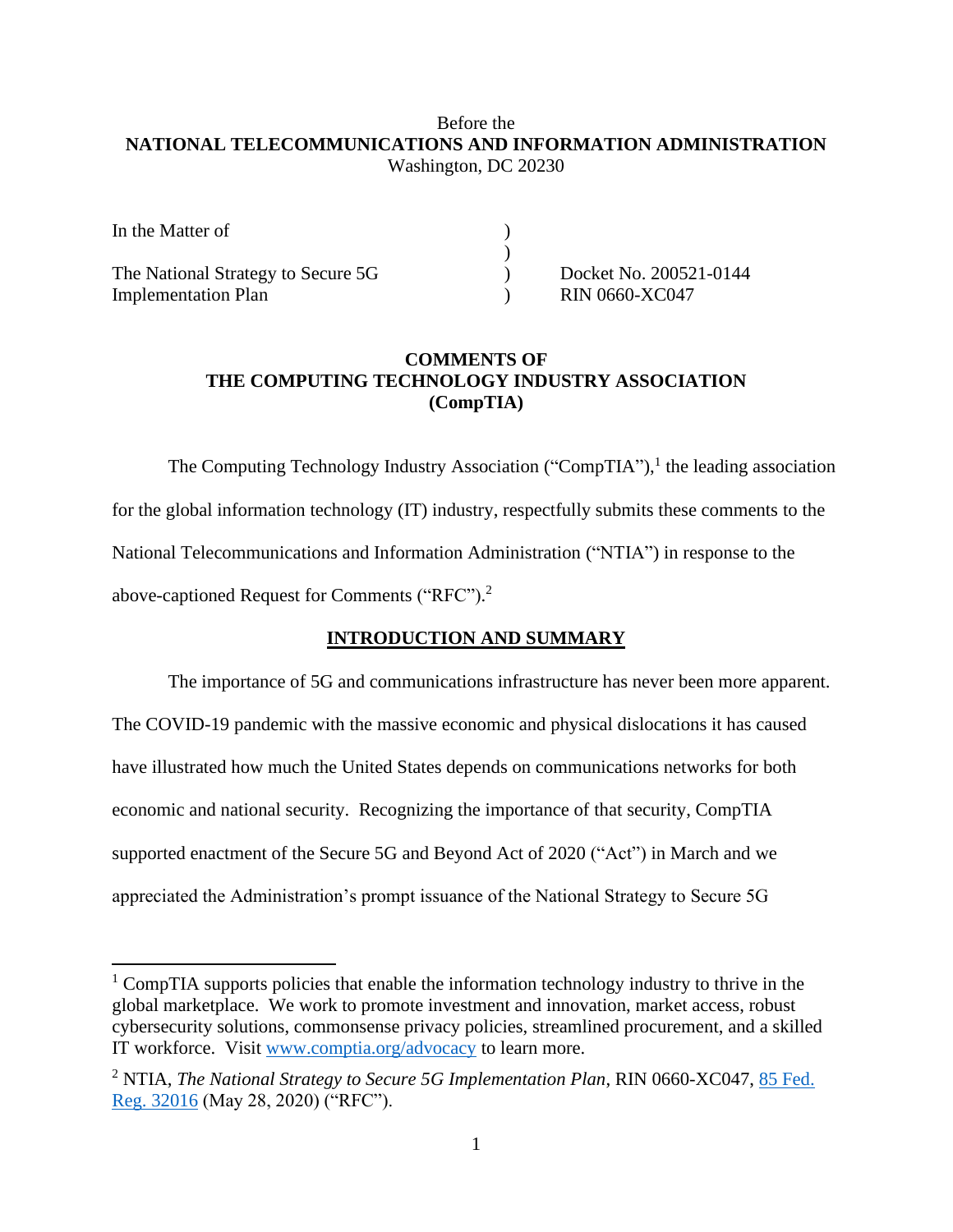("National Strategy") required by the Act.<sup>3</sup> We welcome this opportunity to comment on the National Strategy's four Lines of Effort and on the Implementation Plan being developed pursuant to Section 4 of the Act.

The Administration is right to consider a holistic approach to national and economic issues related to 5G development and deployment. As described below, the ecosystem for wireless technologies is changing rapidly. Competition in established markets for wireless network equipment and services is increasing, and current global trends toward open architectures and virtualization will likely increase such competition in the years ahead, ultimately benefitting the United States. The pace of global innovation in wireless technology also continues to increase, and the government must therefore adopt a forward-looking approach to national and economic security that considers not just 5G in its initial form, but also future wireless technologies.

The most immediate objective for the government should be to continue aggressively facilitating domestic rollout of 5G technologies (**Line of Effort One**). The Administration and Congress should forge a new national consensus to end the diversion of spectrum auction revenue to non-telecommunications purposes, instead reinvesting such revenue into broadband deployment, better federal spectrum management, and a "research dividend" for wireless research and development ("R&D"). Congress and the Administration should also enact legislation to streamline broadband infrastructure siting and promote workforce training to address a significant shortage related to broadband deployment.

<sup>3</sup> Pub. L. No. 116-129, 134 Stat. 223 (Mar. 23, 2020); President Donald J. Trump, *National Strategy to Secure 5G of the United States of America* (Mar. 2020), *available at* <https://www.whitehouse.gov/wp-content/uploads/2020/03/National-Strategy-5G-Final.pdf>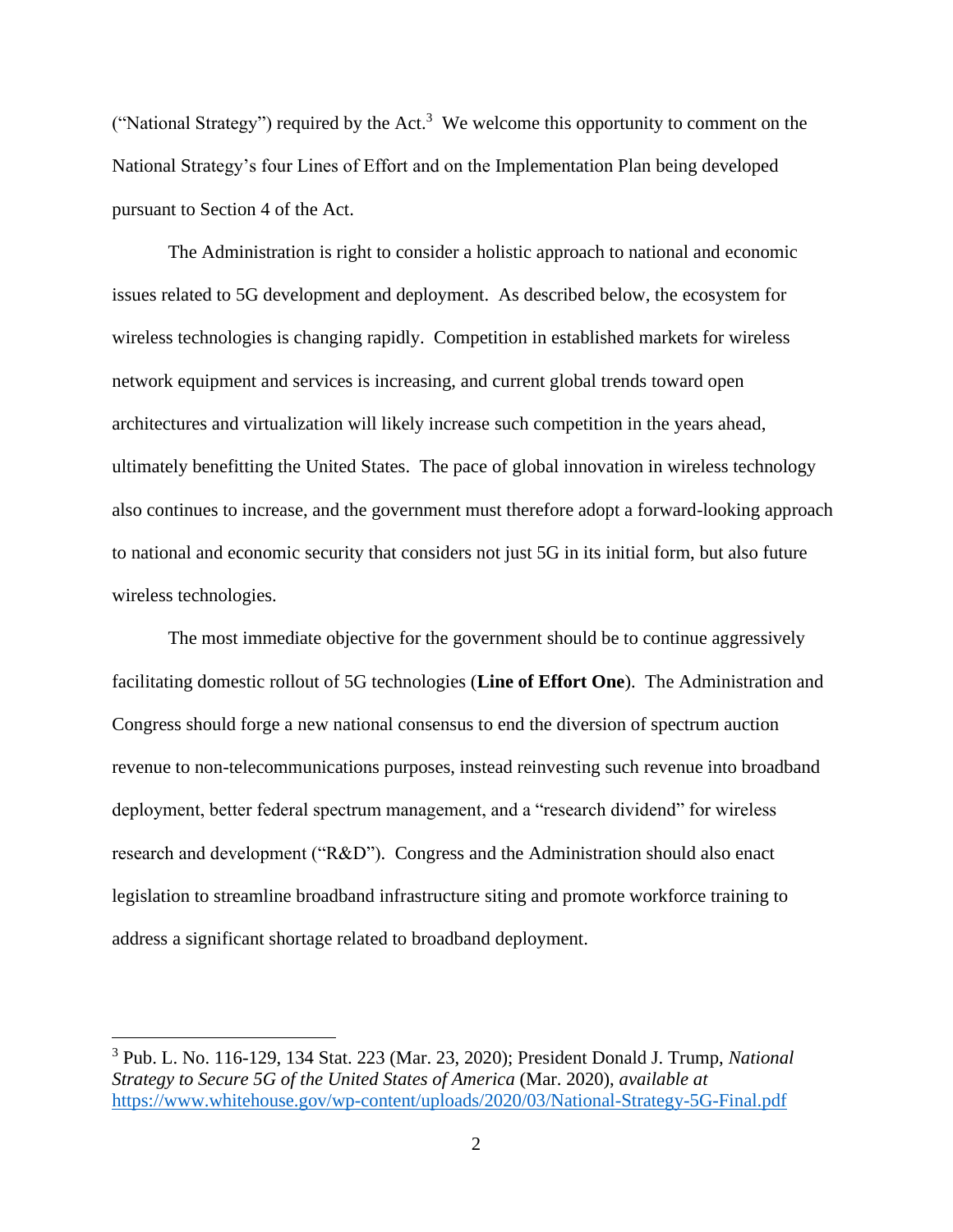Next, security is foundational to the successful deployment of 5G. As the government works to assess risks to and identify core security principles of 5G infrastructure (**Line of Effort Two**), it should begin by leveraging the new security features that are incorporated into 5G, using them to inform decisions. The government should continue relying on whole-ofgovernment, risk-based approaches than enhance the ICT ecosystem's ability to manage and communicate risks across a variety of disparate stakeholders and sectors of the economy. It should double-down on key public-private partnership efforts, leverage private-sector leadership via technical standards, and collaborate more deeply with other like-minded nations, including by supporting crucial work at the State Department like the Prague Proposals.

The National Strategy also calls for addressing risks to U.S. economic and national security during development and deployment of 5G infrastructure worldwide (**Line of Effort Three**), but identifies just two specific goals: management of supply chain risks in U.S. government infrastructure and addressing the threat of "high-risk" vendors in U.S. 5G infrastructure. Congress and the Administration have already taken several steps in that regard, although in some cases the work needs refinement. But the RFC appropriately goes further, as 5G deployment also brings significant opportunities to advance U.S. economic and national security. The government should pro-actively encourage industry trends toward open radio access network ("RAN") architectures and software-based networking technologies that will ultimately favor the United States.

The Administration wisely focuses the National Strategy on promoting responsible global development and deployment of 5G (**Line of Effort Four**), although the work should consider future wireless technologies as well. Building on the State Department's work on global 5G supply chain security issues via the Prague Proposals, the federal government should establish a

3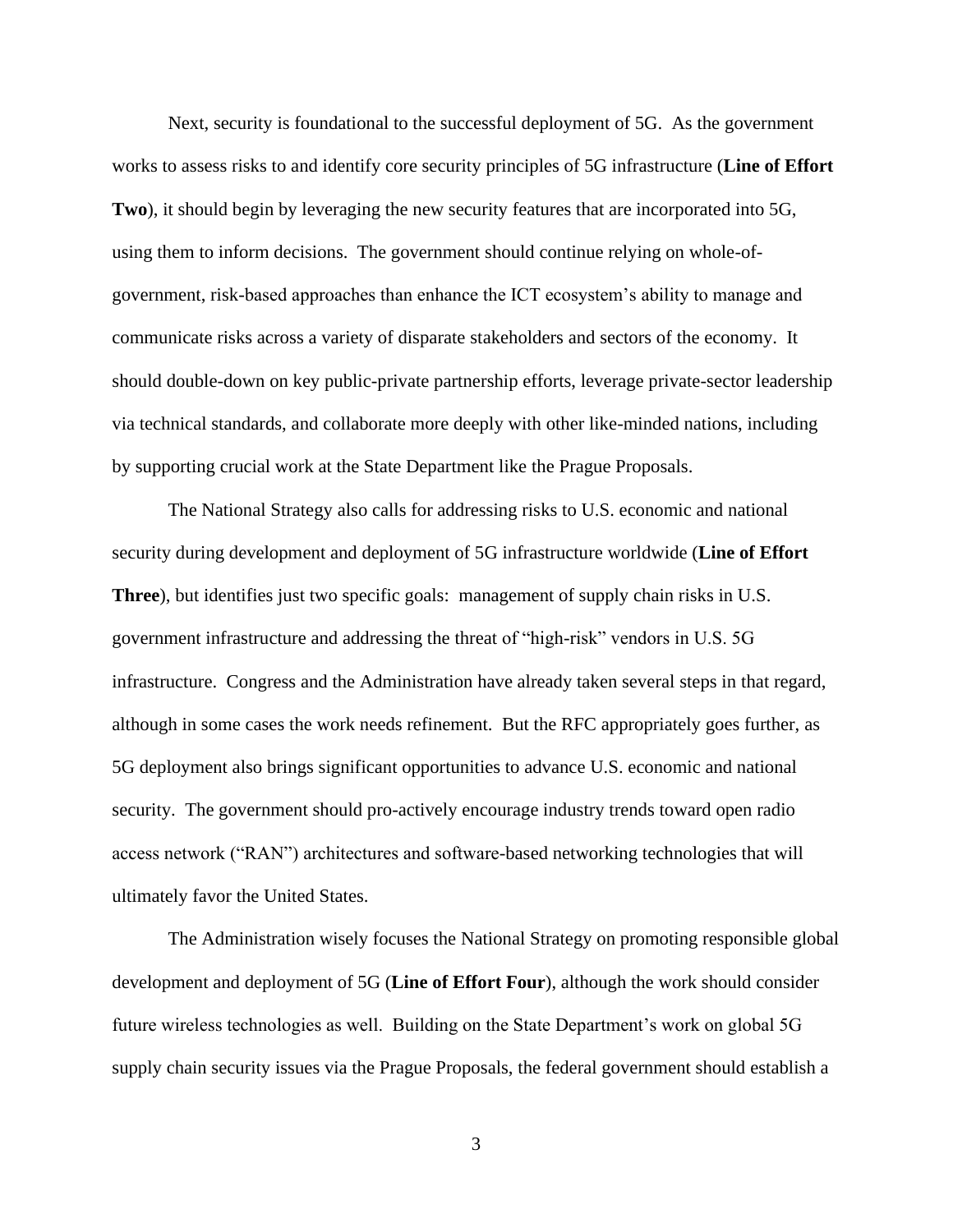Multilateral Telecom Security Fund, as envisioned in recent legislation introduced in Congress. It should also revise the U.S. International Development Finance Corporation rules to support strategic investments in 5G technologies in Europe and Eurasia, revise the U.S. Export-Import ("EXIM") Bank rules to support trusted suppliers, and expand the federal R&D tax credit to encompass participation in standards development activities while avoiding politicization of the standards process.

Finally, although these comments are structured to follow the Lines of Effort described in the National Strategy, many of the RFC questions and specific details in the Strategy could apply to multiple "Lines of Effort." For that reason, many of the specific proposals below are readily transferable to, or should be duplicated in, other portions of the Implementation Plan.

#### **DISCUSSION**

## <span id="page-6-0"></span>**I. THE ECOSYSTEM FOR WIRELESS TECHNOLOGY IS CHANGING RAPIDLY.**

The Secure 5G and Beyond Act and the National Strategy to Secure 5G that resulted from it each reflect a concern by the federal government that the United States risks being left behind in the global race to 5G development and deployment. While some segments of the market do reflect concentration, the story of 5G networks and technology is actually a much broader one wherein the United States leads across many of the elements essential to 5G networks, as explained below. Meanwhile, policymakers across party lines and agencies are focused on addressing the immediate challenge regarding national security risks that may be posed by equipment from certain vendors. However, policymakers must begin to view 5G development and deployment against the backdrop of wider changes that are happening in the global wireless technology ecosystem.

4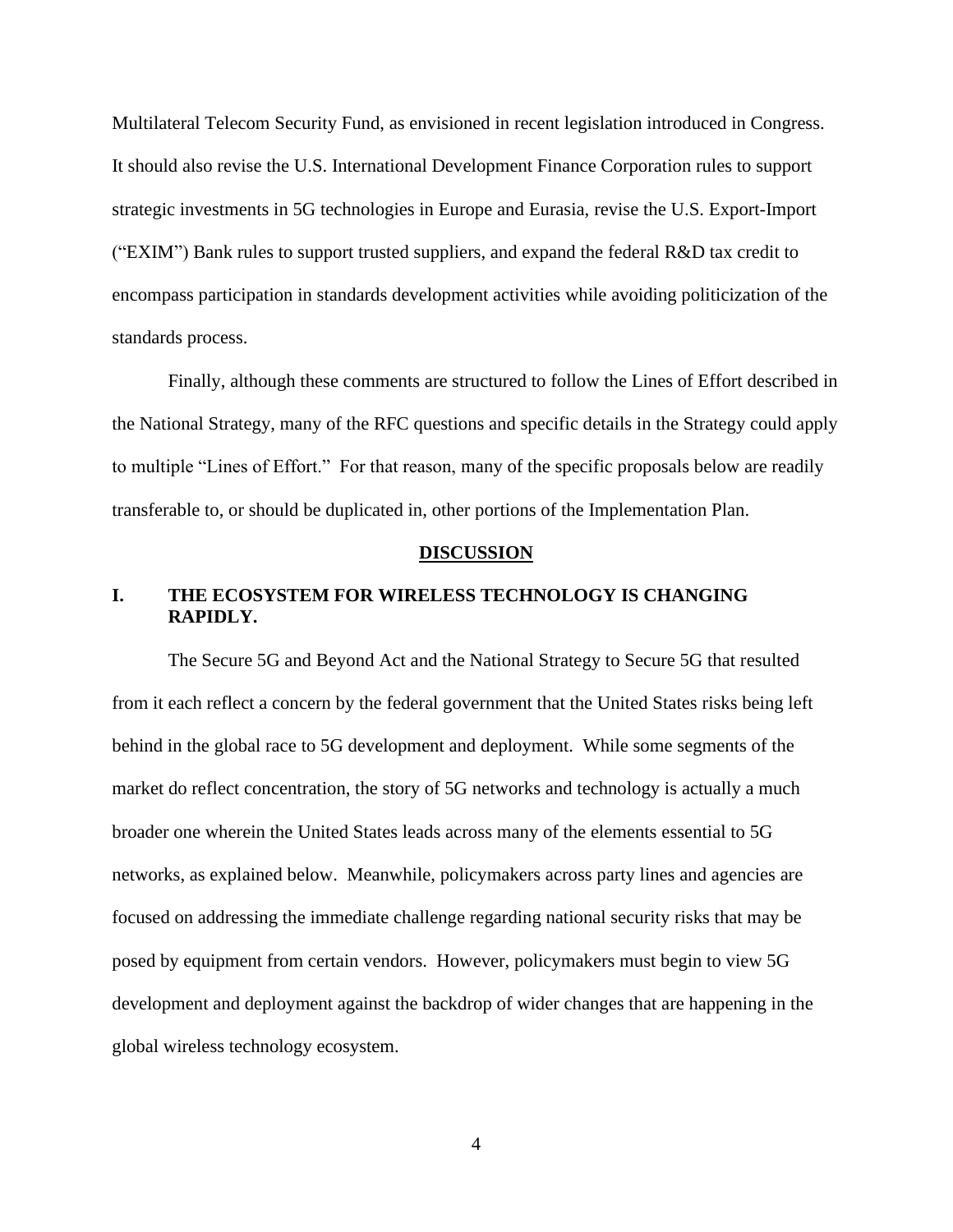### <span id="page-7-0"></span>**A. Competition in 5G Technology is Broader Than Commonly Understood and the United States is a Leader in Emerging Trends.**

The traditional elements of a network used to be more well-defined – routers, switches, wireless base stations, etc. However, these elements – including the specific elements necessary for radio access networks ("RANs") – are now often aggregated, partitioned, or virtualized. For example, a traditional radio base station is now often partitioned into a separate baseband unit ("BBU") that generates a digital radio frequency ("RF") signal, and a remote radio head ("RRH") that sends and receives analog signals and connects to the antenna. Meanwhile, as 5G networks are designed to provide not just high-bandwidth but also low-latency services, some network functions that were previously handled in the core are increasingly being pushed closer to the edge. As the government assesses the state of 5G, its future direction, and the implications for economic and national security, it must take a holistic view of 5G that considers all of these elements.

*RAN hardware.* Much attention over the last several years has focused on the idea that there are just five companies providing 5G RAN infrastructure – Huawei, ZTE, Nokia, Ericsson, and Samsung. While those companies are indeed leaders, others are emerging to compete in 5G radio access networking products. For example, the Japanese company NEC is actively being considered by the United Kingdom as a potential alternative to Huawei and the company is seeking 5G business in other countries as well.<sup>4</sup> Meanwhile, many technologies underlying 5G radio networks have been developed by U.S. companies like Intel and Qualcomm, and will

<sup>4</sup> *See, e.g.*, Kitty Donaldson, Tim Ross, and Thomas Seal, *U.K. Opens Talks With Huawei Rival as Johnson Confronts China*, BLOOMBERG, June 3, 2020, [https://www.bloomberg.com/news/articles/2020-06-03/u-k-opens-talks-with-huawei-rival-as](https://www.bloomberg.com/news/articles/2020-06-03/u-k-opens-talks-with-huawei-rival-as-johnson-confronts-china)[johnson-confronts-china;](https://www.bloomberg.com/news/articles/2020-06-03/u-k-opens-talks-with-huawei-rival-as-johnson-confronts-china) Tom McIlroy, *NEC Pitches Itself as Huawei Replacement in 5G Rollout*, FINANCIAL REVIEW, June 22, 2020, [https://www.afr.com/politics/federal/nec-pitches](https://www.afr.com/politics/federal/nec-pitches-itself-as-huawei-replacement-in-5g-rollout-20200621-p554mo)[itself-as-huawei-replacement-in-5g-rollout-20200621-p554mo.](https://www.afr.com/politics/federal/nec-pitches-itself-as-huawei-replacement-in-5g-rollout-20200621-p554mo)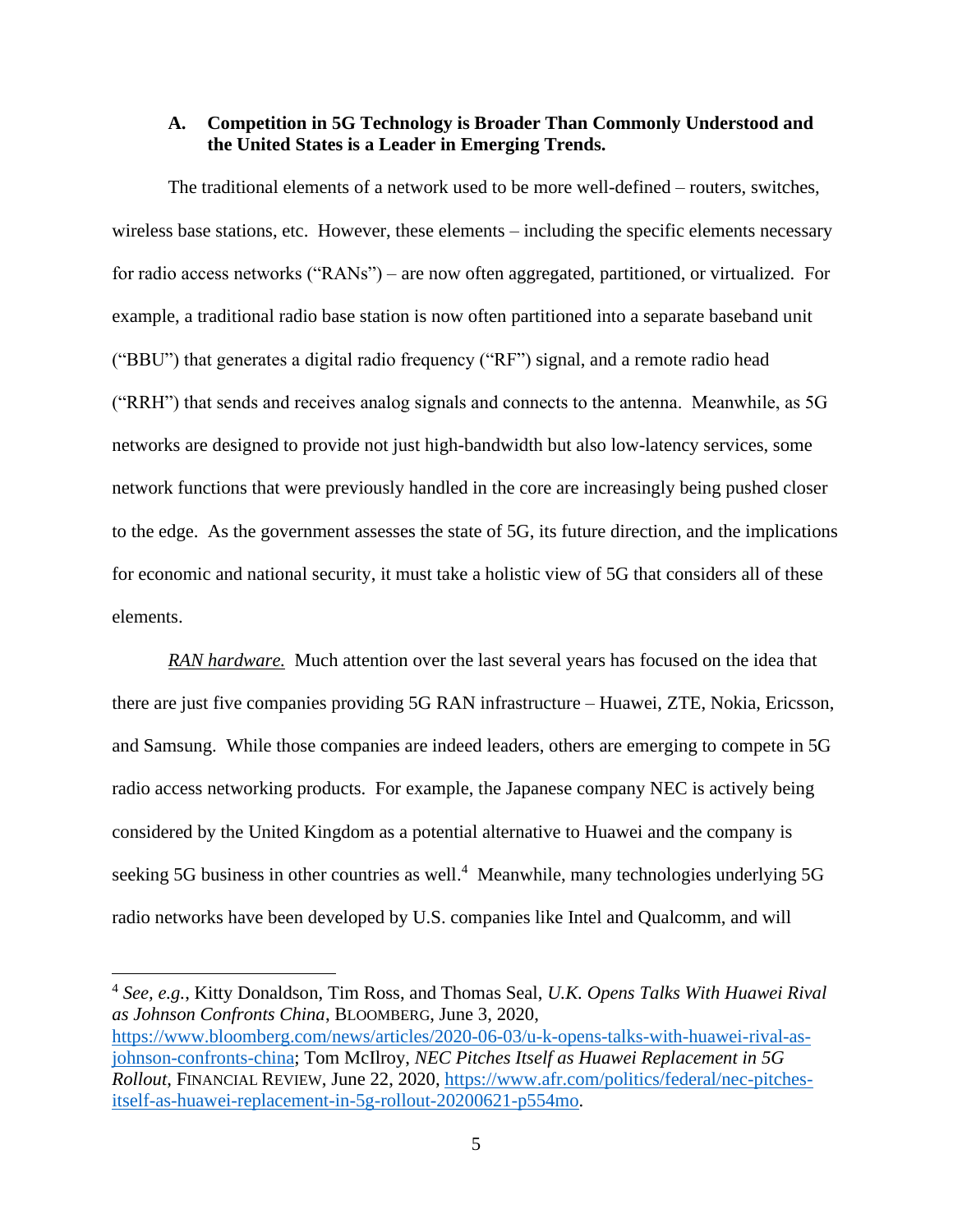incorporate advances in semiconductors from those companies. Indeed, these and other American companies sell components to all of the major 5G RAN infrastructure manufacturers. Thus, even as policymakers may be focused on RAN infrastructure vendors, the U.S. continues to enjoy a strong position of overall leadership on the technologies underlying 5G.

*Emerging trends.* The 5G ecosystem depends not just on radio access technology, but also on core and edge networking technologies where there are a variety of U.S. players such as ADTRAN, Cisco, Juniper, and Oracle – many of whom also compete directly with Huawei and ZTE for 5G-related business.<sup>5</sup> Meanwhile, Wi-Fi 6 is built upon many of the same technologies underlying 5G, and the U.S. enjoys a strong position of leadership in Wi-Fi.<sup>6</sup> At present, Wi-Fi and 4G LTE routinely complement each other, and future 5G and industrial and enterprise environments will take this significantly further. Advanced 5G will offer the possibility of selecting between, or combining connectivity through, multiple different radios managed by both mobile network operators and enterprise private networks. Over time, mobile 5G networks and private networks combining 5G and Wi-Fi may begin to converge, and the line between the RAN

5 *See, e.g.*, Press Release, *ADTRAN Delivers Fixed Wireless Access Solutions to Accelerate 5G Deployments*, Feb. 26, 2019, [https://www.adtran.com/index.php/adtran-delivers-fixed-wireless](https://www.adtran.com/index.php/adtran-delivers-fixed-wireless-access-solutions-to-accelerate-5g-deployments)[access-solutions-to-accelerate-5g-deployments;](https://www.adtran.com/index.php/adtran-delivers-fixed-wireless-access-solutions-to-accelerate-5g-deployments) Will Townsend, *Cisco Systems Goes Big on 5G*, FORBES, Feb. 27, 2020, [https://www.forbes.com/sites/moorinsights/2020/02/27/cisco-systems](https://www.forbes.com/sites/moorinsights/2020/02/27/cisco-systems-goes-big-on-5g/#4a3574638fe7)[goes-big-on-5g/#4a3574638fe7;](https://www.forbes.com/sites/moorinsights/2020/02/27/cisco-systems-goes-big-on-5g/#4a3574638fe7) Juniper Networks, *5G Networks*, <https://www.juniper.net/us/en/solutions/5g-networking/> (visited June 18, 2020); Oracle, *Oracle Communications 5G Next Generation Core*,

6 *See generally* Cisco, *5 Things to Know About Wi-Fi 6 and 5G*, [https://www.cisco.com/c/m/en\\_us/solutions/enterprise-networks/802-11ax-solution/nb-06-5](https://www.cisco.com/c/m/en_us/solutions/enterprise-networks/802-11ax-solution/nb-06-5-things-WiFi6-5G-infograph-cte-en.html) [things-WiFi6-5G-infograph-cte-en.html](https://www.cisco.com/c/m/en_us/solutions/enterprise-networks/802-11ax-solution/nb-06-5-things-WiFi6-5G-infograph-cte-en.html) (visited June 24, 2020); Intel, *5G vs. Wi-Fi 6: A Powerful Combination for Wireless*, [https://www.intel.com/content/www/us/en/wireless](https://www.intel.com/content/www/us/en/wireless-network/5g-technology/5g-vs-wifi.html)[network/5g-technology/5g-vs-wifi.html](https://www.intel.com/content/www/us/en/wireless-network/5g-technology/5g-vs-wifi.html) (visited June 24, 2020); Lee Doyle, *When to Use 5G, When to Use Wi-Fi 6*, NETWORK WORLD, June 12, 2019, [https://www.networkworld.com/article/3402316/when-to-use-5g-when-to-use-wi-fi-6.html.](https://www.networkworld.com/article/3402316/when-to-use-5g-when-to-use-wi-fi-6.html)

[https://www.oracle.com/industries/communications/service-providers-network/solutions/5g](https://www.oracle.com/industries/communications/service-providers-network/solutions/5g-next-generation-core/)[next-generation-core/](https://www.oracle.com/industries/communications/service-providers-network/solutions/5g-next-generation-core/) (visited June 23, 2020).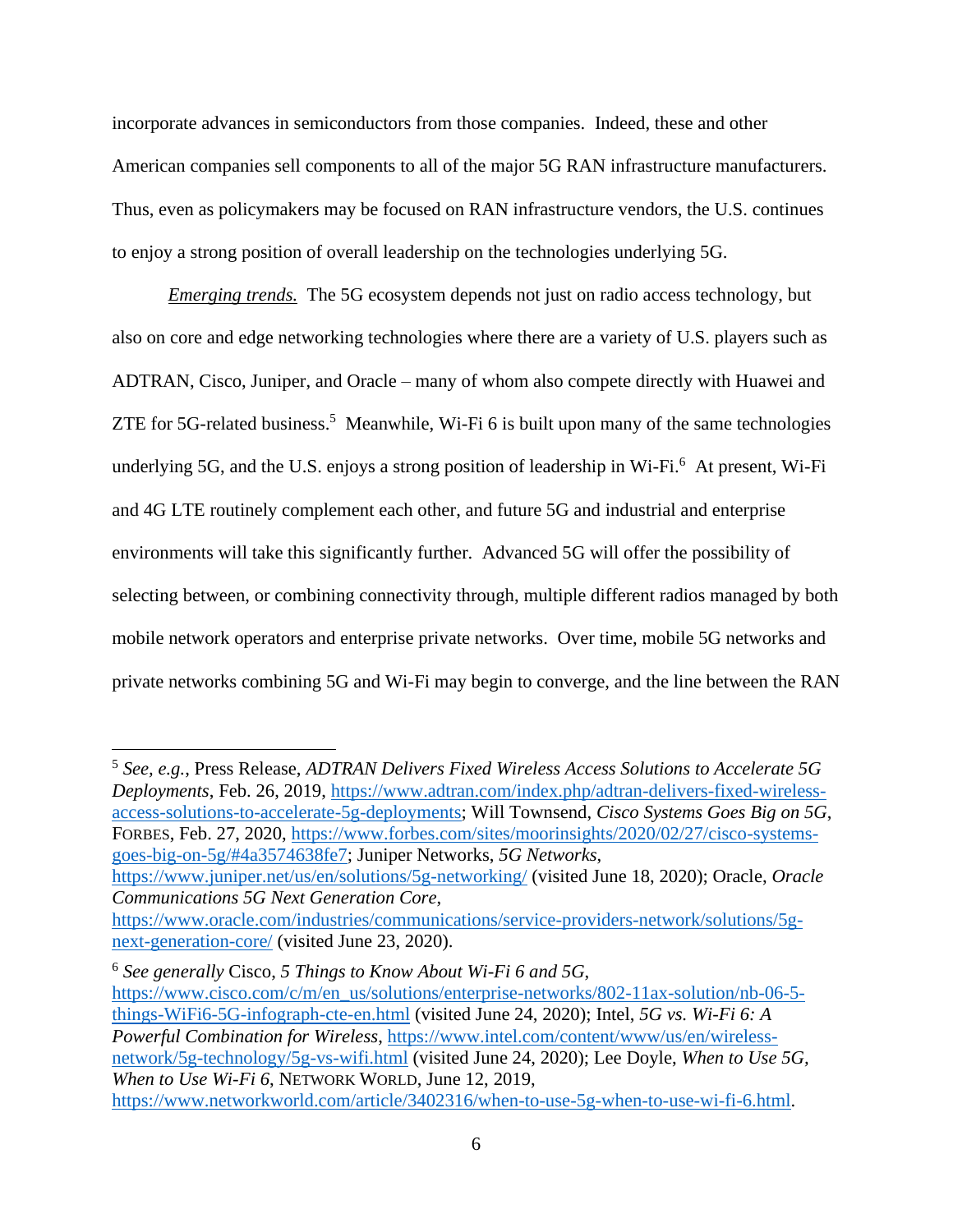and other edge-based network elements may begin to blur further, with U.S. companies playing an ever-greater role.

Even regarding the 5G RAN itself, emerging trends point toward Open RAN architectures that permit disaggregation of RAN components using common interfaces, facilitating greater competition. In addition, virtualized RAN – that is, RAN infrastructure built using commodity hardware and silicon that runs specialized software – will likely begin to emerge. As described further in section IV-A below, these trends will favor the United States over the long term, and any policy geared toward enhancing U.S. national and economic security surrounding 5G should account for them.

### <span id="page-9-0"></span>**B. New "Generations" Will Appear More Rapidly, Necessitating Long-Term Policy Planning to Support the Ecosystem.**

Although enhancing U.S. competitiveness in 5G is important, the federal government's focus must also consider the long term. In the past, "generational" changes in commercial mobile radio technology were perceived to occur roughly every ten years, but there is no evidence that this pattern will continue in the future. To the contrary, the 3GPP standards body already updates its releases on a more frequent basis, incorporating many new features along the way. For example, 4G LTE was first introduced in with 3GPP Release 8 in 2008, but was eventually supplemented with LTE-Advanced in Release 10 (2011), carrier aggregation in Release 12 (2015), and LTE-U / LAA in Release 13 (2016). 5G elements were first introduced in Release 14 (2017), with the 5G Phase 1 specification in Release 15 (2018).<sup>7</sup> While the inclusion of the 5G Phase 2 specification in this year's forthcoming Release 16 will be an

<sup>7</sup> Electronics Notes, *3GPP Specification Release Numbers*, [https://www.electronics](https://www.electronics-notes.com/articles/connectivity/3gpp/standards-releases.php)[notes.com/articles/connectivity/3gpp/standards-releases.php](https://www.electronics-notes.com/articles/connectivity/3gpp/standards-releases.php) (visited June 18, 2020).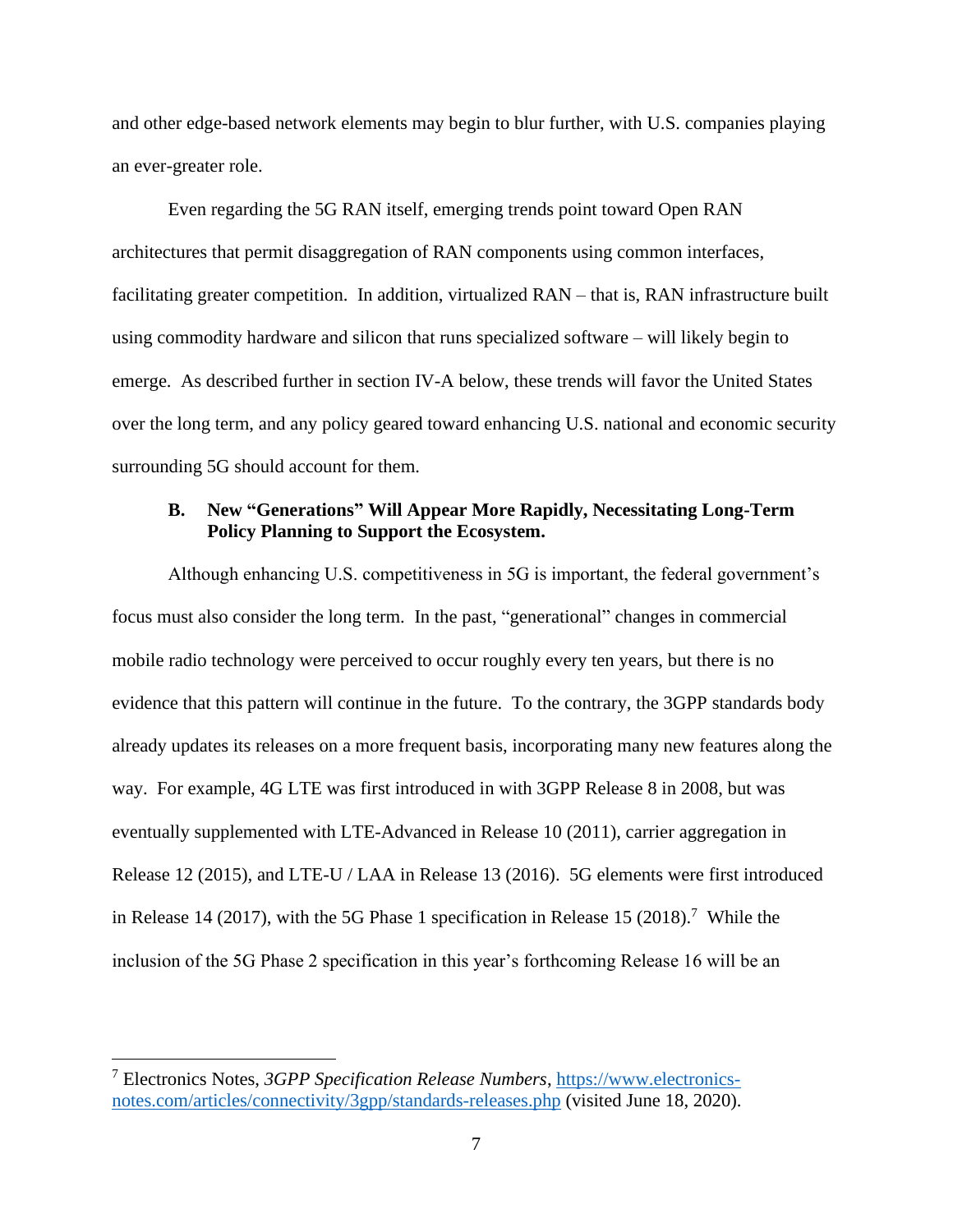important landmark, it is still only a benchmark "for an *initial* full 3GPP 5G system."<sup>8</sup> Further evolution and improvements will doubtless follow in the years to come.

Meanwhile, trends toward Open RAN architectures will potentially make equipment upgrades easier to accomplish, since different components using a common interface could potentially be swapped separately without needing to replace an entire system. This trend would likely make technology upgrades for carriers both cheaper and more frequent, reflecting incremental rather than generational improvements over time. In addition, virtualized RAN and other network function virtualization ("NFV") that are implemented in software that runs on commodity hardware may also make some upgrades faster and easier, in some cases potentially without any hardware modifications. (*See also* section IV-A below.)

*Policy implications.* The government should therefore not focus its attention simply on whether a particular carrier operating in the United States or an allied nation is using equipment from a particular hardware vendor. While there may be specific security challenges in specific subsegments of the 5G infrastructure marketplace, the government should instead focus most of its attention on supporting a strong technology ecosystem to ensure that the nation remains a leader not just in cellular "5G," but in all of the wireless technologies that will follow and surround it (including Wi-Fi) – whether labeled with a "G" or not.

### <span id="page-10-0"></span>**II. LINE OF EFFORT ONE: FACILITATE DOMESTIC 5G ROLLOUT.**

United States leadership in 4G deployment benefited Americans tremendously. One estimate indicated that U.S. 4G leadership meant roughly \$125 billion in revenue to American companies that could have gone elsewhere if the United States had not led on 4G, without even

<sup>&</sup>lt;sup>8</sup> 3GPP, *Release 16*,<https://www.3gpp.org/release-16> (visited June 18, 2020).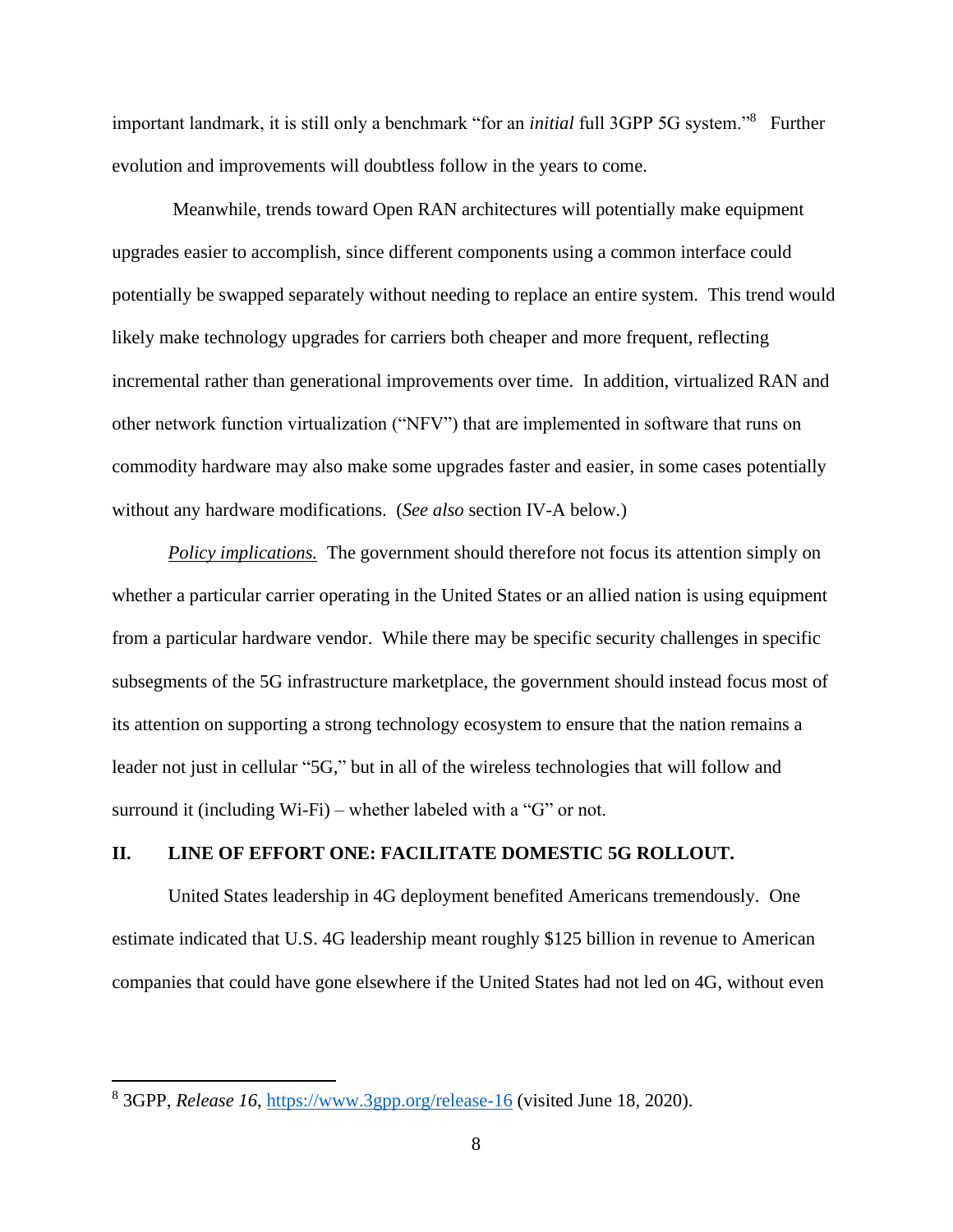accounting for indirect effects.<sup>9</sup> Ensuring the same level of success for 5G is therefore an important national priority. Thus, the federal government must step up its efforts to promote both 5G deployment and the development of future wireless technologies, including complete reinvestment of spectrum auction revenue, more efficient federal spectrum management, investment in research and development, streamlined infrastructure siting policies, and broadband infrastructure workforce development.

## <span id="page-11-0"></span>**A. End Diversion of Spectrum Auction Proceeds for Non-Telecommunications Purposes.**

In recent decades, the federal government has obtained tens of billions of dollars in auction proceeds for spectrum licenses, but a relatively small amount is reinvested into the telecommunications sector. Instead, Congress has used spectrum auction proceeds to pay for unrelated spending or tax cuts.<sup>10</sup> For example, the AWS-3 auction that concluded in 2015 yielded total bids exceeding \$44 billion, of which approximately \$30 billion was eventually allocated to the Treasury for unrelated purposes.<sup>11</sup> The  $600$  MHz band incentive auction yielded

<sup>9</sup> Recon Analytics, *How America's 4G Leadership Propelled the U.S. Economy*, at 1 (Apr. 16, 2018), *available at* [https://api.ctia.org/wp-content/uploads/2018/04/Recon-Analytics\\_How-](https://api.ctia.org/wp-content/uploads/2018/04/Recon-Analytics_How-Americas-4G-Leadership-Propelled-US-Economy_2018.pdf)[Americas-4G-Leadership-Propelled-US-Economy\\_2018.pdf.](https://api.ctia.org/wp-content/uploads/2018/04/Recon-Analytics_How-Americas-4G-Leadership-Propelled-US-Economy_2018.pdf)

 $10$  Section 6413 of the Middle Class Tax Relief and Job Creation Act of 2012 allocated at least \$20.4 billion and ultimately much more to deficit reduction. Pub. L. No. 112-96 §§ 6413(b)(5), (b)(8), 126 Stat. 156, 235-36 ("2012 Spectrum Act"). The Spectrum Pipeline Act of 2015, which was included in the Bipartisan Budget Act of 2015, was estimated to raise \$5 billion over 10 years, nearly all of which was used to offset other non-communications costs. Pub. L. No. 114- 74, Title X, 129 Stat. 584, 621-25; CBO, *Estimate of the Budgetary Effects of H.R. 1314, the Bipartisan Budget Act of 2015, as reported by the House Committee on Rules on October 27, 2015*, at 4, Oct. 28, 2015, [https://www.cbo.gov/sites/default/files/114th-congress-2015-](https://www.cbo.gov/sites/default/files/114th-congress-2015-2016/costestimate/hr1314.pdf) [2016/costestimate/hr1314.pdf.](https://www.cbo.gov/sites/default/files/114th-congress-2015-2016/costestimate/hr1314.pdf)

 $11$  From \$44 billion in bids, NTIA estimated total relocation costs of approximately \$5 billion and the 2012 Spectrum Act allocated \$7.55 billion for specific telecommunications purposes including FirstNet, *see* 2012 Spectrum Act § 6413(b), leaving roughly \$30 billion for the Treasury.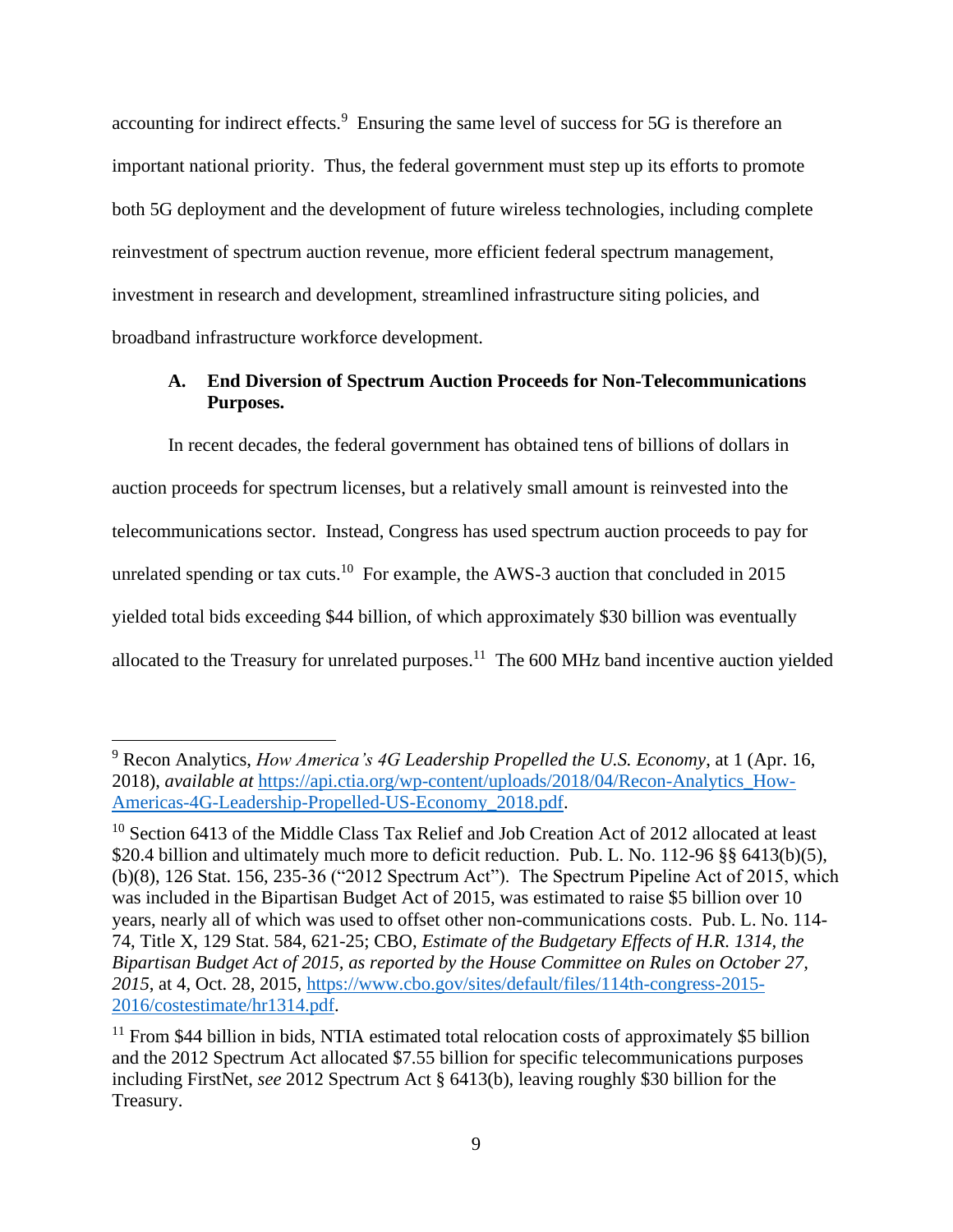total bids of nearly \$20 billion, of which over \$7 billion went to unrelated deficit reduction, and the upcoming C-Band auction is likely to yield at least \$15 billion in additional net revenue for the Treasury.<sup>12</sup> Meanwhile, some in Congress are now considering spending \$80 billion to move the nation close to universal connectivity.<sup>13</sup> Indeed, if all spectrum auction proceeds in the past two decades had simply been re-invested into broadband deployment, *the country would likely have achieved universal access to broadband by now*. The re-investment would also have strengthened the overall U.S. technology ecosystem, improving the sector's ability to promote economic and national security.

While the past cannot be changed, the United States now faces a moment when its leadership in technology is being challenged by other countries just as broadband access is more essential than ever. Policymakers can therefore no longer afford to treat spectrum auction revenue as a national piggy bank to be raided whenever the occasion demands. The Administration and Congress should instead work together to forge a new national consensus to eliminate spectrum auction fee diversion for any purpose beyond the ICT sector. All funds should instead be re-invested into areas including broadband deployment, better spectrum management, core wireless technology research, and other communications-related purposes.

<sup>12</sup> *See, e.g.,* Grant Gross, *Giant FCC Spectrum Auction Raises \$19.8 Billion, Sets Up 5G Services*, NETWORKWORLD, Apr. 13, 2017,

[https://www.networkworld.com/article/3190029/giant-fcc-spectrum-auction-raises-198-billion](https://www.networkworld.com/article/3190029/giant-fcc-spectrum-auction-raises-198-billion-sets-up-5g-services.html)[sets-up-5g-services.html](https://www.networkworld.com/article/3190029/giant-fcc-spectrum-auction-raises-198-billion-sets-up-5g-services.html) (Treasury to receive \$7.3 billion from 600 MHz auction); Congressional Budget Office, *Cost Estimate for S. 2881, 5G Spectrum Act of 2019*, at 3 (Feb. 24, 2020), <https://www.cbo.gov/system/files/2020-02/s2881.pdf> (estimating net offsetting receipts of \$15.4 billion for 280 MHz of C-Band spectrum).

<sup>13</sup> Press Release, *Clyburn, Pallone, and 10 House Dems Announce Plan to Connect All Americans to Affordable Broadband Internet*, Apr. 30, 2020, [https://www.majoritywhip.gov/?press=clyburn-pallone-and-10-house-dems-announce-plan-to](https://www.majoritywhip.gov/?press=clyburn-pallone-and-10-house-dems-announce-plan-to-connect-all-americans-to-affordable-broadband-internet)[connect-all-americans-to-affordable-broadband-internet.](https://www.majoritywhip.gov/?press=clyburn-pallone-and-10-house-dems-announce-plan-to-connect-all-americans-to-affordable-broadband-internet)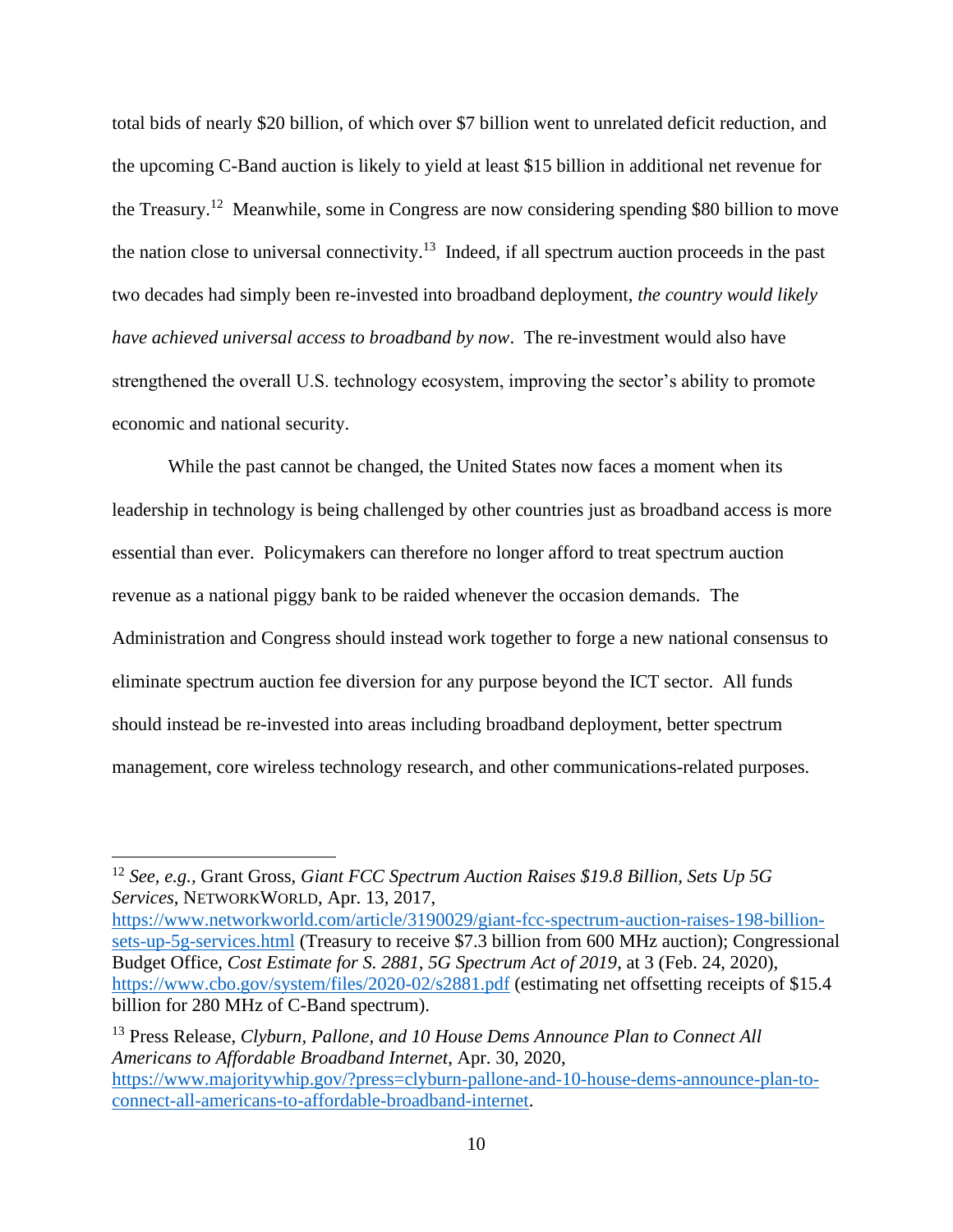### <span id="page-13-0"></span>**B. Make Transformative Investments in Federal Spectrum Management to Encourage Efficiency and Greater Commercial Use.**

The executive branch directly controls most of the nation's spectrum resources, and federal agencies therefore have an important obligation to manage spectrum well. Significant strides are still required to help increase the efficiency of federal use. At present, NTIA receives a relatively miniscule annual appropriation on the order of \$40 million, even as its work is essential to making more spectrum available via auctions that often repay the government by the hundredfold. There are recent signs of progress as the Spectrum IT Modernization Act was recently marked up by the Senate Commerce Committee.<sup>14</sup> The bill has support from the chairs and ranking members of the Armed Services Committee, which is notable on an issue that has sparked jurisdictional and interagency disagreements far more than partisan ones.

Even so, the bill needs funding and the Administration should consider proposing more transformational investments to strengthen NTIA. At present, the agency lacks a permanentlyconfirmed Administrator with the ability and political standing to drive a holistic national spectrum policy – one that accounts for both defense and economic security priorities in a balanced way. The rise of 5G infrastructure security concerns to prominence has merely highlighted that good spectrum policy is essential to national economic security, so the time is right for Congress and the Administration to treat it as such by investing in federal spectrum management specifically at significantly higher levels.

*Commercial spectrum.* On the whole, the federal government has done an admirable job over the past decade making spectrum available for commercial wireless use. Congress authorized and the FCC conducted the first-ever voluntary incentive auction, making low-band

<sup>&</sup>lt;sup>14</sup> S. 3717, 116th Cong. (marked up by Senate Commerce Committee on May 20, 2020), [https://www.congress.gov/bill/116th-congress/senate-bill/3717/text.](https://www.congress.gov/bill/116th-congress/senate-bill/3717/text)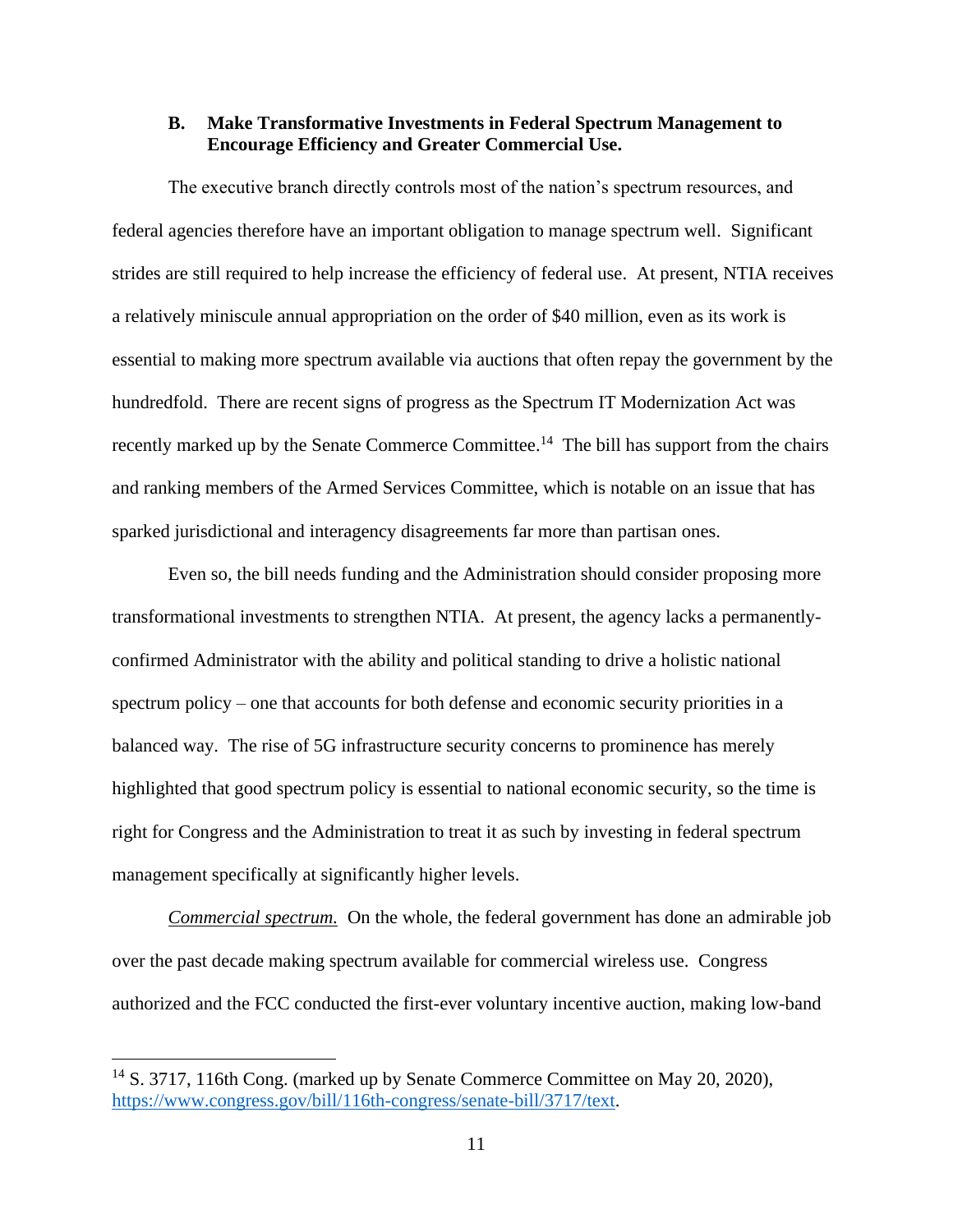spectrum in the 600 MHz band available.<sup>15</sup> The FCC took forward-looking action to make highband spectrum in the 28 GHz band and other millimeter-wave bands available in the United States even before the World Radio Conference acted.<sup>16</sup> The agency is also enabling innovative spectrum-sharing techniques in the 3.5 GHz band and new public-private cost-recovery mechanisms in the C-Band, each making valuable mid-band spectrum available.<sup>17</sup> Meanwhile, the government has also taken important complementary steps to make unlicensed spectrum available for Wi-Fi and other technologies, including the FCC's planned opening of the 6 GHz band as well as some millimeter-wave bands.<sup>18</sup> Wi-Fi already carries the majority of mobile data traffic through offloading, and by 2023 approximately 75 percent of all networked devices in North America will either be wired or connected over Wi-Fi.<sup>19</sup>

<sup>15</sup> 2012 Spectrum Act § 6403; FCC, *Broadcast Incentive Auction and Post-Auction Transition*, <https://www.fcc.gov/about-fcc/fcc-initiatives/incentive-auctions> (visited June 24, 2020).

<sup>16</sup> Report and Order and Further Notice of Proposed Rulemaking, *Use of Spectrum Bands Above 24 GHz For Mobile Radio Services*, GN Docket No. 14-177, *et al.*, [FCC 16-89](https://docs.fcc.gov/public/attachments/FCC-16-89A1.pdf) (rel. July 14, 2016) ("Spectrum Frontiers Report and Order").

<sup>17</sup> Report and Order, *Promoting Investment in the 3550-3700 MHz Band*, GN Docket No. 17- 258, [FCC 18-149](https://docs.fcc.gov/public/attachments/FCC-18-149A1.pdf) (rel. Oct. 24, 2018); Report and Order and Order of Proposed Modification, *Expanding Flexible Use of the 3.7 to 4.2 GHz Band*, GN Docket No. 18-122, [FCC 20-22](https://docs.fcc.gov/public/attachments/FCC-20-22A1.pdf) (rel. Mar. 3, 2020).

<sup>18</sup> Report and Order and Further Notice of Proposed Rulemaking, *Unlicensed Use of the 6 GHz Band*, ET Docket No. 18-295, et al., [FCC 20-51](https://docs.fcc.gov/public/attachments/FCC-20-51A1.pdf) (rel. Apr. 24, 2020).

<sup>19</sup> Press Release, *Cisco: Global Mobile Networks Will Support More Than 12 Billion Mobile Devices and IoT Connections by 2022; Mobile Traffic Approaching the Zettabyte Milestone*, Feb. 19, 2019, [https://newsroom.cisco.com/press-release-](https://newsroom.cisco.com/press-release-content?type=webcontent&articleId=1967403)

[content?type=webcontent&articleId=1967403](https://newsroom.cisco.com/press-release-content?type=webcontent&articleId=1967403) ("In 2017, 54 percent of total mobile data traffic was offloaded; by 2022, 59 percent of total mobile data traffic will be offloaded."); Cisco, *Cisco Annual Internet Report (2018-2023)*, at 4, updated Mar. 9, 2020,

[https://www.cisco.com/c/en/us/solutions/collateral/executive-perspectives/annual-internet](https://www.cisco.com/c/en/us/solutions/collateral/executive-perspectives/annual-internet-report/white-paper-c11-741490.pdf)[report/white-paper-c11-741490.pdf](https://www.cisco.com/c/en/us/solutions/collateral/executive-perspectives/annual-internet-report/white-paper-c11-741490.pdf) ("By 2023, [North America] will have 25 percent of all networked devices mobile-connected and 75 percent will be wired or connected over Wi-Fi.").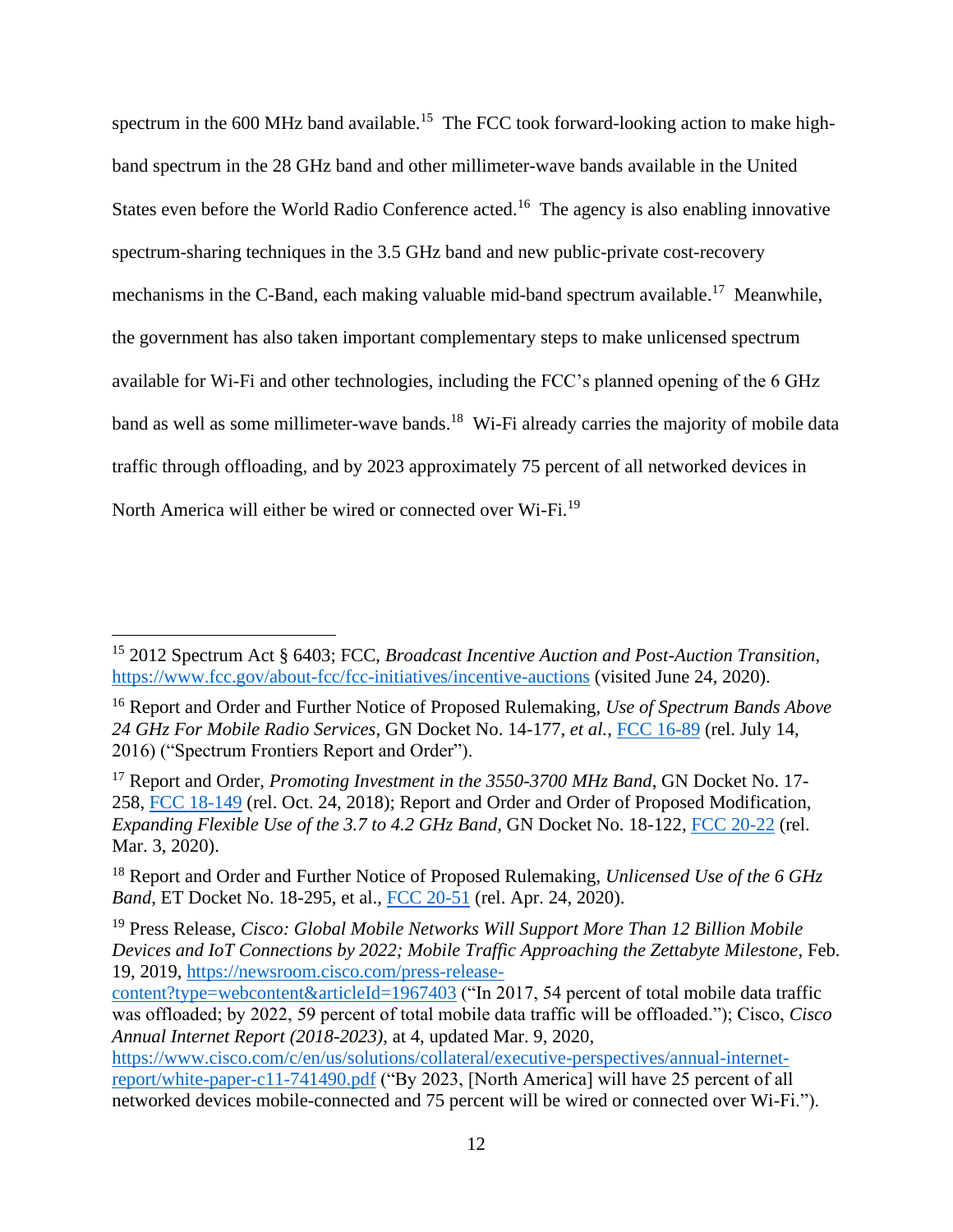All of these efforts reflect innovative thinking and leadership by U.S. policymakers. However, such efforts are not merely helpful, but are essential due to the historic legacy of U.S. spectrum allocations in earlier eras that makes re-allocation more difficult when compared to other countries with more greenfield bands available. Thus, this work must continue.

### <span id="page-15-0"></span>**C. Create a "Research Dividend" to Invest in U.S. Research and Development in Wireless and Related Technologies.**

5G, Wi-Fi 6, Bluetooth, and other leading wireless technologies have each resulted from substantial investment in research and development, and the United States must deepen its investment in wireless R&D to stay competitive. New technologies lead to new applications based on higher-bandwidth, lower-latency applications, and will also allow spectrum to be used more efficiently, making more effective use of a scarce national resource. As described above, *all* future spectrum auction revenues should be re-invested into the ICT sector, but in doing so a meaningful percentage – a **"research dividend"** – should be re-invested into R&D for new wireless technologies. Similar proposals have recently been made to invest a portion of auction revenues into broadband deployment – a so-called "rural dividend."<sup>20</sup> While laudable even as they should be more ambitious, those proposals must be paired with an R&D component.

The 2012 Spectrum Act provided some funding to NIST for wireless R&D specifically related to public safety communications research.<sup>21</sup> While Congress considered a broader program of more fundamental research, it was not ultimately included in the final law.<sup>22</sup> Meanwhile, many of the areas considered for funding in 2012 remain important needs today.

<sup>20</sup> *See, e.g.*, AIRWAVES Act § 5, [S. 2223](https://www.congress.gov/bill/116th-congress/senate-bill/2223/text) (116th Cong.) (allocating 10 percent of auction proceeds to broadband deployment in underserved or unserved areas).

<sup>&</sup>lt;sup>21</sup> 2012 Spectrum Act §§ 6413(b)(4), (b)(7).

<sup>&</sup>lt;sup>22</sup> Public Safety Spectrum and Wireless Innovation Act  $\S$  224, S. 911, 112<sup>th</sup> Cong. (2012), [https://www.congress.gov/bill/112th-congress/senate-bill/911/text.](https://www.congress.gov/bill/112th-congress/senate-bill/911/text)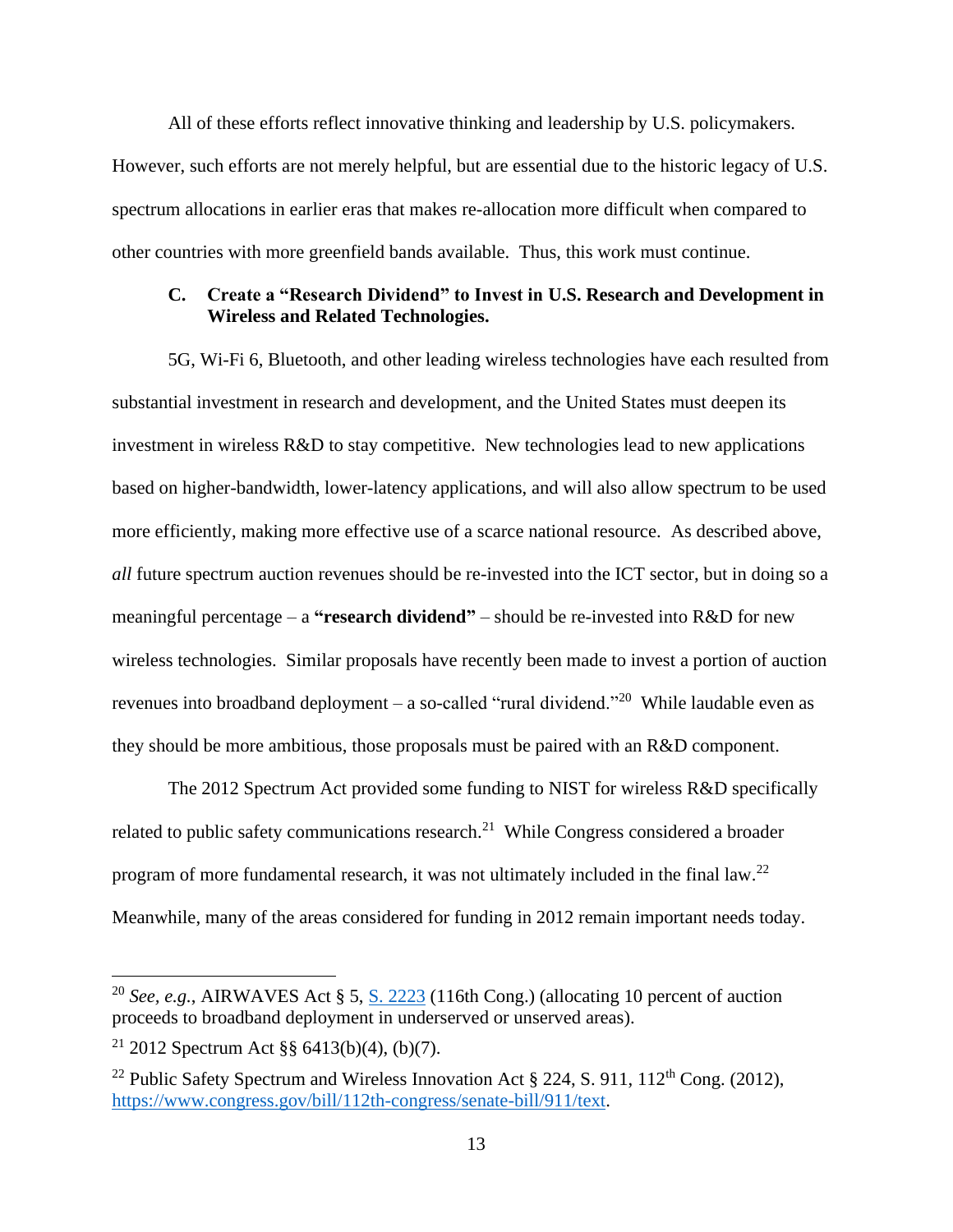Thus, after establishing a dedicated source of funding for wireless R&D (see above), research

should be focused in the following areas, among others:

- opportunistic spectrum sharing;
- wireless cyberphysical systems;
- more efficient use of the wireless spectrum;
- dynamic spectrum access, including cognitive radio technologies;
- interference mitigation;
- emerging user interface and sensing technologies;
- wireless ad hoc networks;
- network resiliency and cybersecurity;
- communications interoperability, particularly between heterogeneous network technologies;
- pervasive information technology;
- nanoelectronics for communications applications;
- low-power communications electronics; and
- networking protocols and architectures. $^{23}$

The rapid rise of global competition is forcing the United States to address the fact that it has

been underinvesting in telecommunications research and development in recent decades. Taking

steps to identify a dedicated funding source, and targeting it appropriately, will help ensure that

<span id="page-16-0"></span>the U.S. maintains its leadership in the coming decades.

## **D. Enact Legislation to Streamline Broadband Infrastructure Siting.**

In the past two years, the Administration's American Broadband Initiative has taken

helpful steps to streamline broadband infrastructure deployment on federal lands and leverage

federal assets.<sup>24</sup> This has included some tangible accomplishments like the updating of a

common application form in February 2020 for broadband providers to use across multiple

<sup>23</sup> *Id.*; *see also* Telecommunications Industry Association, *Spectrum Sharing Research and Development*, [https://www.tiaonline.org/wp-](https://www.tiaonline.org/wp-content/uploads/2018/05/TIA_Spectrum_Sharing_Research_and_Development_White_Paper.pdf)

[content/uploads/2018/05/TIA\\_Spectrum\\_Sharing\\_Research\\_and\\_Development\\_White\\_Paper.pd](https://www.tiaonline.org/wp-content/uploads/2018/05/TIA_Spectrum_Sharing_Research_and_Development_White_Paper.pdf) [f.](https://www.tiaonline.org/wp-content/uploads/2018/05/TIA_Spectrum_Sharing_Research_and_Development_White_Paper.pdf)

<sup>24</sup> *See, e.g.*, NTIA *et al.*, *American Broadband Initiative Milestones Report* (Feb. 2019), [https://www.ntia.doc.gov/report/2019/american-broadband-initiative-milestones-report.](https://www.ntia.doc.gov/report/2019/american-broadband-initiative-milestones-report)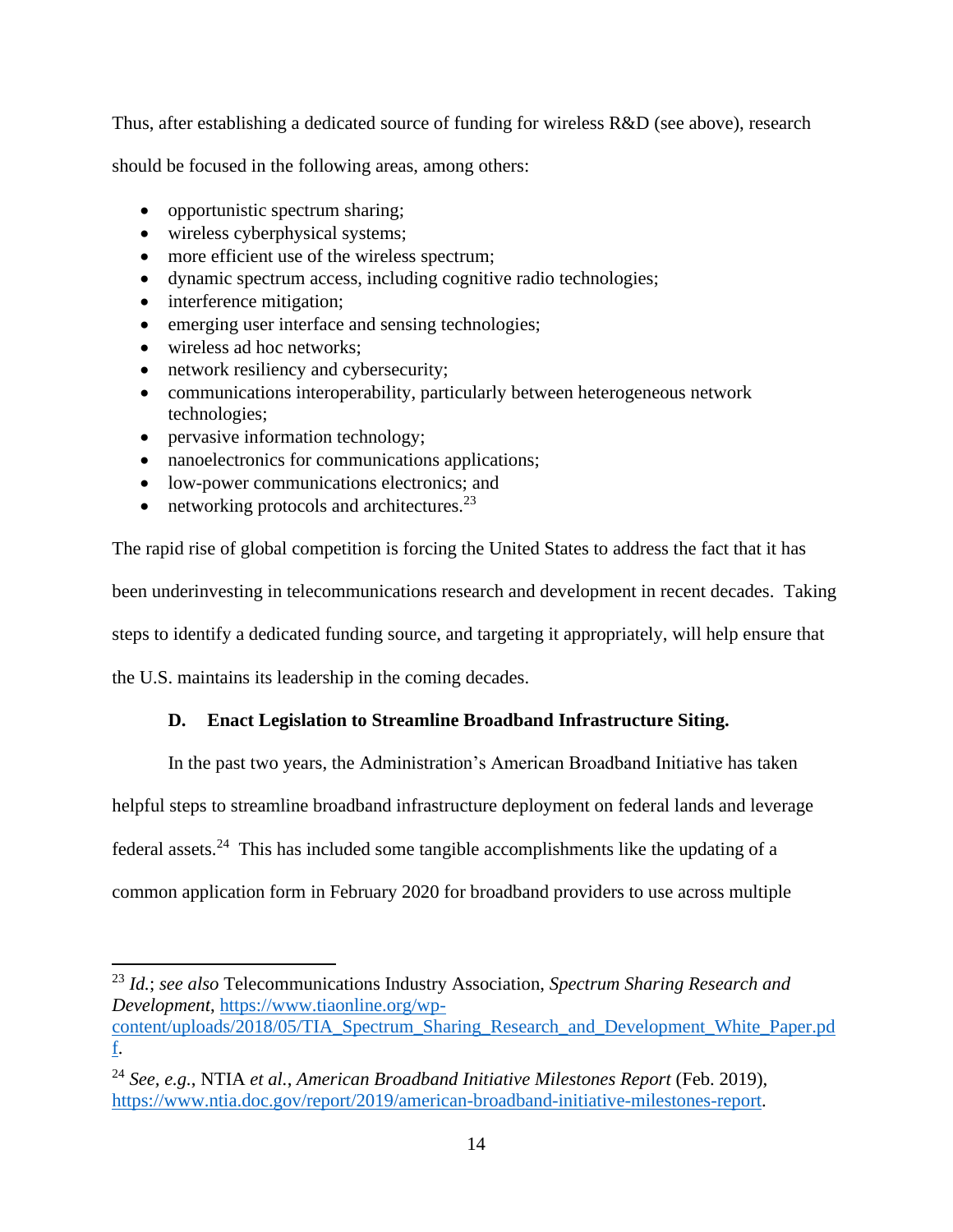agencies.<sup>25</sup> In addition, the FCC has issued a series of orders that take common-sense steps to reduce obstacles to deployment posed by state and local regulations.<sup>26</sup> In many cases, those regulations were originally designed for large towers rather than the small cells that will play a larger role in 5G and future network deployments. However, the FCC's actions have been challenged in court with the agency's most significant streamlining order from September 2018 remaining under litigation.<sup>27</sup> This has created uncertainty and continues to delay 5G network deployments.

Congress has recently considered options to streamline wireless infrastructure deployment, but even bipartisan legislation has failed to advance.<sup>28</sup> Meanwhile, the COVID-19 pandemic has demonstrated once and for all that high-quality Internet access is essential to maintaining national and economic security, and indeed essential to every American citizen. The Administration and Congress should therefore reframe the need for effective broadband deployment as a national security issue – one no less important than other types of infrastructure. Federal legislation should be enacted to streamline broadband deployment, removing uncertainty and enabling more rapid access to next-generation technologies by every American.

<sup>25</sup> NTIA BroadbandUSA, *Federal Permitting: Overview*, [https://broadbandusa.ntia.doc.gov/ntia](https://broadbandusa.ntia.doc.gov/ntia-resources/federal-permitting-overview)[resources/federal-permitting-overview](https://broadbandusa.ntia.doc.gov/ntia-resources/federal-permitting-overview) (visited June 17, 2020) (describing inclusion of telecommunications in the SF-299 Common Application Form).

<sup>26</sup> Orders in WT Docket No. 17-79, *Accelerating Wireless Broadband Deployment by Removing Barriers to Infrastructure Investment*, include the Report and Order, [FCC 17-153](https://ecfsapi.fcc.gov/file/111766605895/FCC-17-153A1.pdf) (rel. Nov. 17, 2017), the Second Report and Order, [FCC 18-30](https://ecfsapi.fcc.gov/file/033033113547/FCC-18-30A1.pdf) (rel. Mar. 30, 2018), and the Declaratory Ruling and Third Report and Order, FCC [18-133](https://docs.fcc.gov/public/attachments/FCC-18-133A1.pdf) (rel. Sept. 27, 2018), among other steps the agency has taken.

<sup>&</sup>lt;sup>27</sup> *City of Eugene v. FCC*, 9th Cir., No. 19-70344 (oral arg. held Feb. 10, 2020) (reviewing the FCC's September 2018 order streamlining the state and local permitting process).

<sup>28</sup> *See, e.g.,* STREAMLINE Small Cell Deployment Act, [S. 1699](https://www.congress.gov/bill/116th-congress/senate-bill/1699/text) (116th Cong.).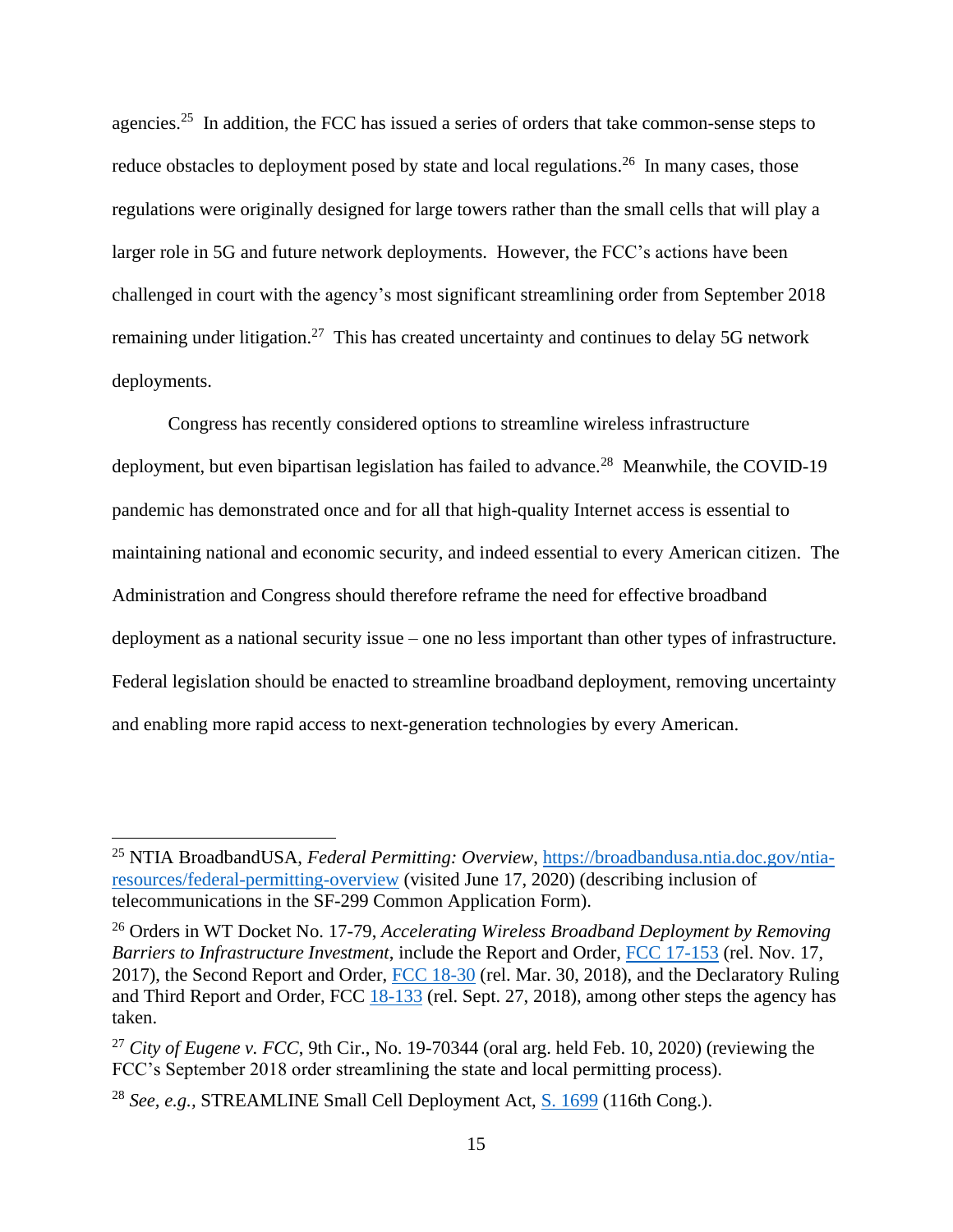### **E. Promote Workforce Training for Broadband Deployment.**

<span id="page-18-0"></span>The United States faces a shortage of workers for broadband deployment. Estimates suggest that 20,000 job openings for tower climbers and telecommunications technicians must be filled in order to complete the country's 5G build.<sup>29</sup> The concern is not merely hypothetical; the FCC was forced to adopt a lengthy 39-month post-auction transition period for the 600 MHz band incentive auction in part because there were "a limited number of tower crews" qualified to do the necessary work.<sup>30</sup>

Meanwhile, the country is currently experiencing high unemployment due to COVID-19, which creates an opportunity to promote the necessary vocational training by building on existing efforts. For example, the FCC's Broadband Deployment Advisory Committee ("BDAC") has a working group focused on job skills and workforce training, and FCC Commissioner Brendan Carr has announced a 5G Jobs Initiative focused on community colleges.<sup>31</sup> In Congress, bipartisan bills have been introduced in both the House and Senate to draw greater attention to these issues, and the Senate Commerce Committee held a hearing on this topic in early  $2020$ <sup>32</sup> The Administration should support these and other efforts to ensure

<sup>&</sup>lt;sup>29</sup> FCC, Broadband Deployment Advisory Committee, [https://www.fcc.gov/broadband](https://www.fcc.gov/broadband-deployment-advisory-committee)[deployment-advisory-committee](https://www.fcc.gov/broadband-deployment-advisory-committee) (visited June 24, 2020); *see, e.g.,* Remarks of FCC Commissioner Brendan Carr, MWC-Barcelona, Feb. 25, 2019, at 4, [https://docs.fcc.gov/public/attachments/DOC-356317A1.pdf.](https://docs.fcc.gov/public/attachments/DOC-356317A1.pdf)

<sup>30</sup> Report and Order, *Expanding the Economic and Innovation Opportunities of Spectrum Through Incentive Auctions*, GN Docket No. 12-268, [FCC 14-50,](https://docs.fcc.gov/public/attachments/FCC-14-50A1.pdf) at ¶ 566 (rel. June 2, 2014).

<sup>31</sup> Press Release, *Carr Announces Initiative on Community Colleges as Pipelines for 5G Jobs*, Apr. 18, 2019, [https://docs.fcc.gov/public/attachments/DOC-357096A1.pdf.](https://docs.fcc.gov/public/attachments/DOC-357096A1.pdf)

 $32$  Telecommunications Skilled Workforce Act, [S. 3355](https://www.congress.gov/bill/116th-congress/senate-bill/3355/text) (116th Cong.) (introduced Feb. 27, 2020); TOWER Infrastructure Deployment Act, [H.R. 3255](https://www.congress.gov/bill/116th-congress/house-bill/3255/text) (116th Cong.) (introduced June 14, 2019); *The 5G Workforce and Obstacles to Broadband Deployment*, Hearing before the Senate Commerce Committee, Jan. 22, 2020, [https://www.commerce.senate.gov/2020/1/the-5g](https://www.commerce.senate.gov/2020/1/the-5g-workforce-and-obstacles-to-broadband-deployment/a753f360-1f29-4450-9058-66f884b32905)[workforce-and-obstacles-to-broadband-deployment/a753f360-1f29-4450-9058-66f884b32905.](https://www.commerce.senate.gov/2020/1/the-5g-workforce-and-obstacles-to-broadband-deployment/a753f360-1f29-4450-9058-66f884b32905)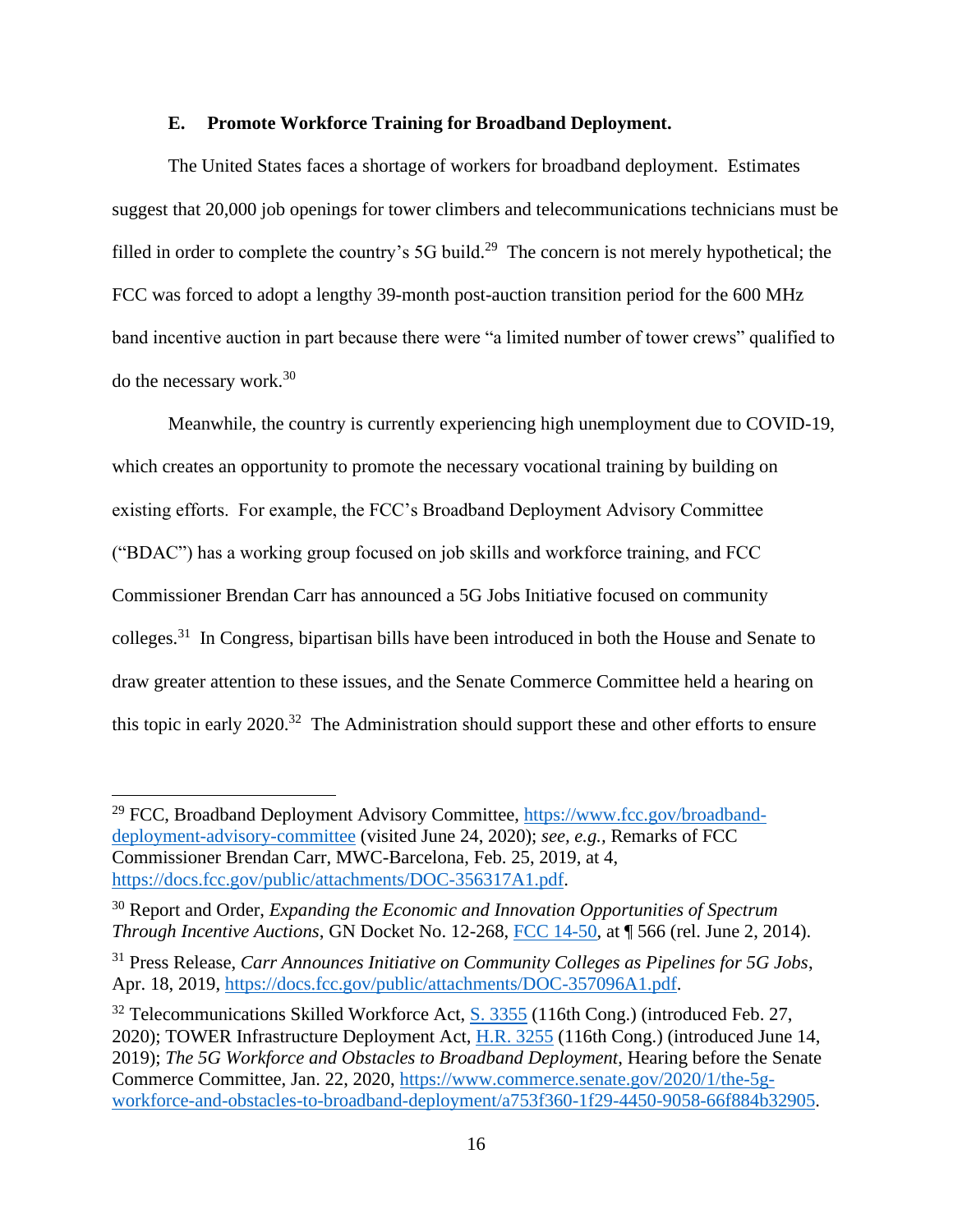that worker shortages do not slow down 5G deployment at a moment when other countries are also pushing to deploy networks rapidly.

## <span id="page-19-0"></span>**III. LINE OF EFFORT TWO: ASSESS RISKS TO AND IDENTIFY CORE SECURITY PRINCIPLES OF 5G INFRASTRUCTURE.**

Security is foundational to the successful rollout of 5G infrastructure. Adoption of technologies that ride atop the 5G network, and achieving the myriad benefits such technologies can provide, will rely on trust built into connected infrastructure. This trust will be based on the ICT ecosystem's ability to manage and communicate risks across a variety of disparate stakeholders – public and private, large and small, domestic and international – and across nearly every sector of the economy.

While 5G technologies have been developing, stakeholders have identified several kinds of security challenges, chief among them: 1) how to foster a trusted and diverse base of telecommunications suppliers, and 2) how to effectively manage a broadening threat aperture with a new and increasing number of threat vectors as more of the physical world connects to wireless networks and more functionality, particularly critical functions, are virtualized. At the same time, the increased capacity, lower latency, and ability to tailor traffic across the 5G network offers new tools to more effectively manage risk.

As discussed below, the U.S. government has an opportunity to lead in addressing these challenges to shape an ecosystem based on a trusted foundation that can adapt as technology evolves and leverages the best of what the nation can offer. To do so will require an all-handson-deck, holistic approach across the public sector; doubling down on key partnership efforts to generate rules and policies, share information, and address emerging threats; leveraging leadership in the private sector to find and build technical solutions; and deeper collaboration with like-minded nations to shape common norms and values for next generation security.

17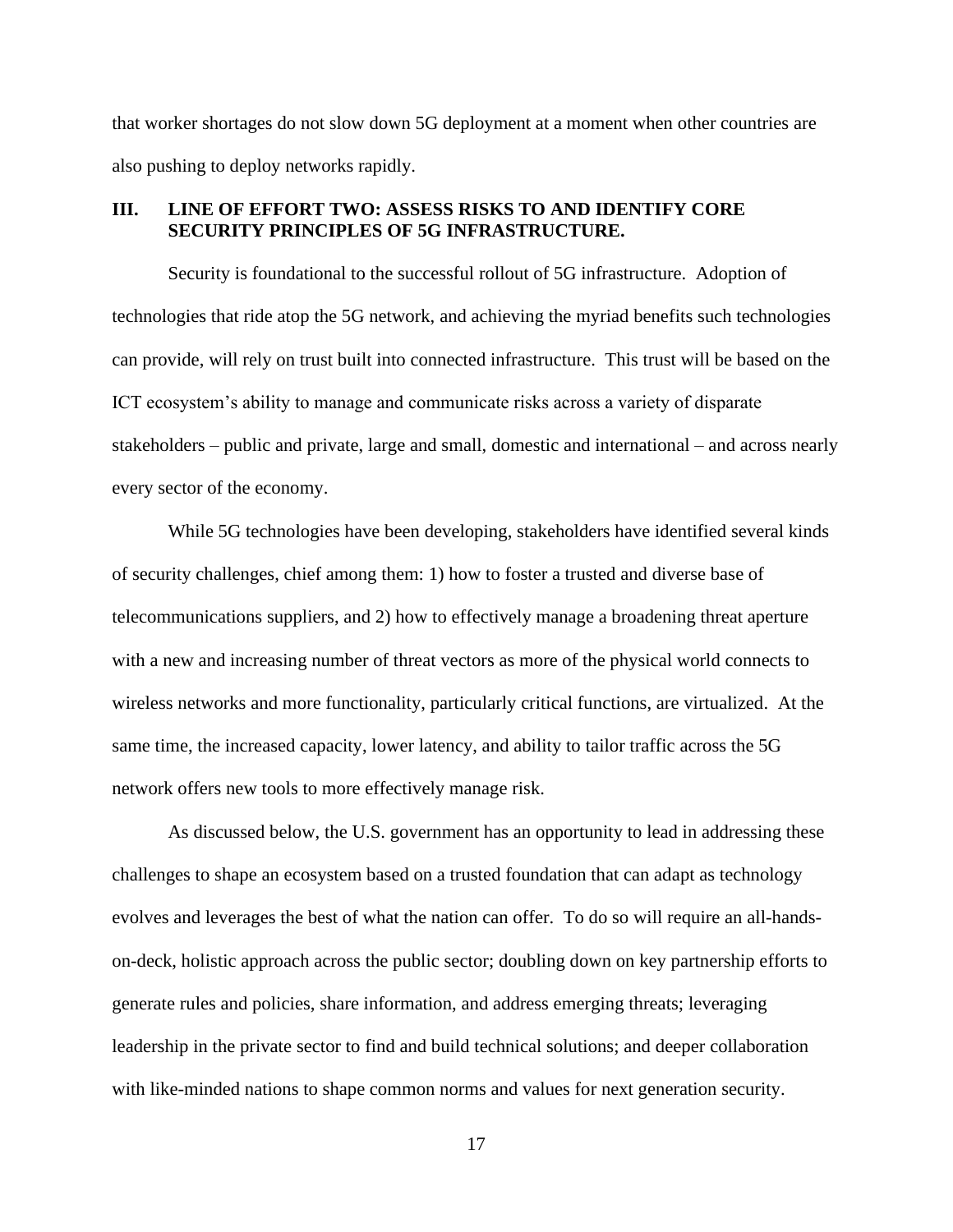#### **A. Leverage the Technical Security Features Inherent in 5G Networks.**

<span id="page-20-0"></span>As a preliminary matter, government policy regarding 5G infrastructure security should both acknowledge and leverage the fact that 5G radio networks are more technically secure and robust than any prior generation. Security-by-design is incorporated into 5G architectural standards, and the new capacity achieved by 5G infrastructure will provide novel opportunities to secure traffic and manage risk across the network.

With the advent of 5G, operators will be able to transform parts of the network into a set of logical networks on top of a shared infrastructure, tailoring each logical network to serve a defined function. Not only will this "network slicing" enable more efficient management of traffic, particularly as more of the physical world connects, but it will also enable operators to provide enhanced and tailored security features for more sensitive traffic, leveraging innovations in enhanced encryption, machine learning, and other emerging technologies. This strong technical foundation should inform and factor into the risk-based approach to 5G security discussed below.

## <span id="page-20-1"></span>**B. Rely on Whole-of-Government, Risk-Based Approaches to Address 5G Security Challenges.**

Other countries are pursuing integrated economic security strategies to favor "national champion" companies in the global telecommunications marketplace. To stay competitive, the United States must rely on a whole-of-government strategy and coordination to leverage all the tools at its disposal in support of a rules-based, competitive market that offers a variety of trusted suppliers with high-quality products. To help trusted suppliers address evolving 5G security challenges most effectively, the U.S. government should pursue risk-based approaches to security and empower other organizations to do the same.

18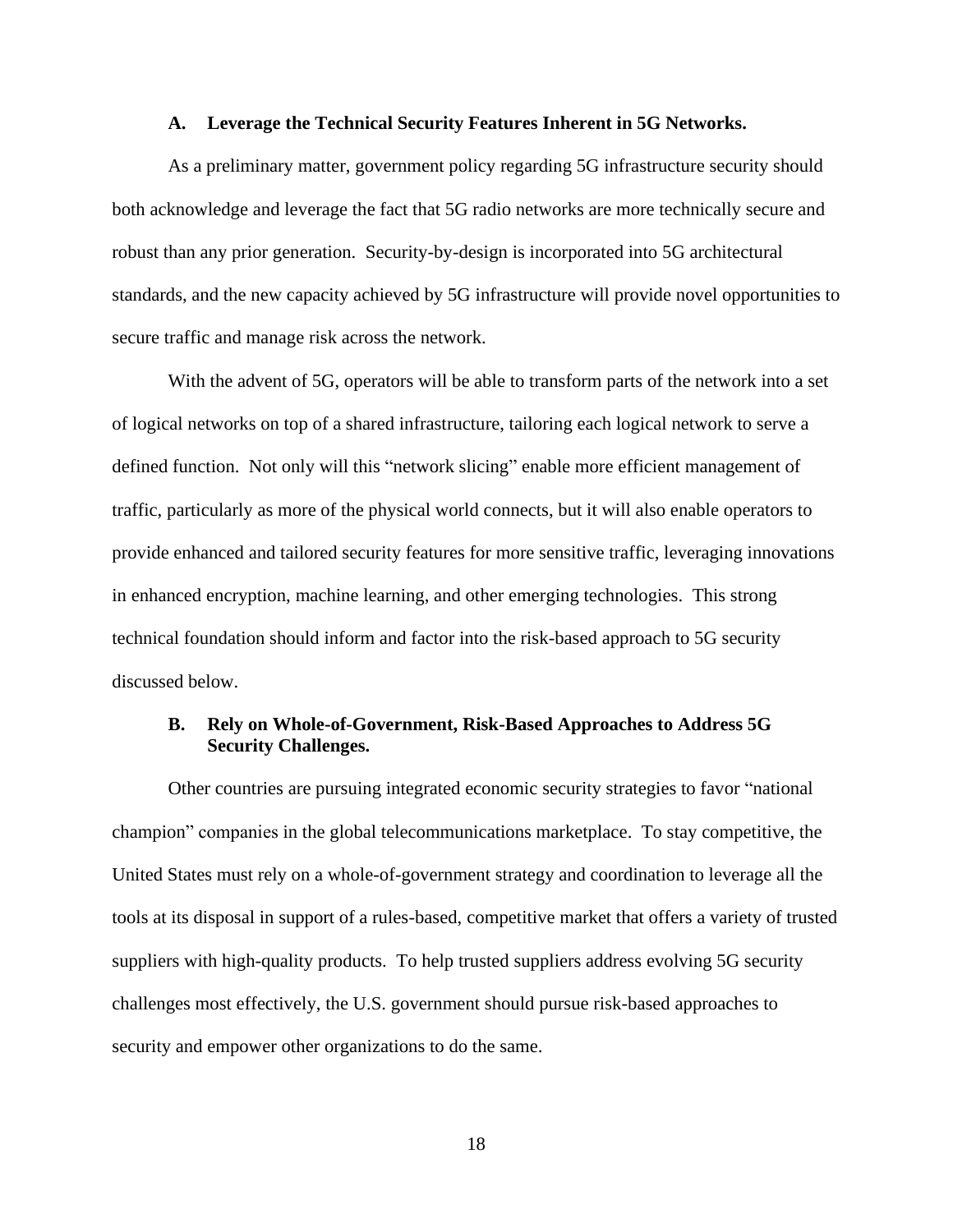To that end, consistent with the recommendations of the Cyberspace Solarium

Commission ("CSC") Report, the Implementation Plan should include steps to **bolster the Cybersecurity and Infrastructure Security Agency ("CISA")** as lead agency for federal cybersecurity.<sup>33</sup> The government should leverage CISA's expertise and working relationship with key critical infrastructure stakeholders to identify and manage strategic risks related to 5G. Additionally, the Administration should adopt the CSC Report's recommendation to **establish a National Cyber Director** to serve as the President's principal advisor for cybersecurity issues related to 5G.<sup>34</sup> The National Cyber Director should lead national-level coordination for 5G cyber strategy, policy, and defensive cyber operations.

In managing threats posed by untrusted suppliers to federal 5G networks, the government should **rely on the Federal Acquisition Security Council ("FASC") process** established by the 2018 SECURE Technology Act.<sup>35</sup> The FASC serves as the key mechanism for the federal government to aggregate information and communications technology and services ("ICTS") threat information, make recommendations regarding federal supply chain risk management ("SCRM") standards and best practices, develop certain information sharing criteria, and recommend exclusion or removal orders of covered ICTS from untrusted sources from the

<sup>33</sup> *See* Cyberspace Solarium Commission Report, Mar. 2020, at 39, Key Recommendation 1.4, [https://www.solarium.gov](https://www.solarium.gov/) ("Congress should strengthen the Cybersecurity and Infrastructure Security Agency (CISA) in its mission to ensure national resilience of critical infrastructure, to promote a more secure cyber ecosystem, and to serve as the central civilian cybersecurity authority to support federal, state and local, and private-sector cybersecurity efforts. Congress should strengthen the Cybersecurity and Infrastructure Security Agency (CISA) in its mission to ensure national resilience of critical infrastructure, to promote a more secure cyber ecosystem, and to serve as the central civilian cybersecurity authority to support federal, state and local, and private-sector cybersecurity efforts.")

<sup>34</sup> *See id.* at 37, Key Recommendation 1.3.

<sup>35</sup> Pub. L. No. 115-390, 132 Stat. 5173 (2018).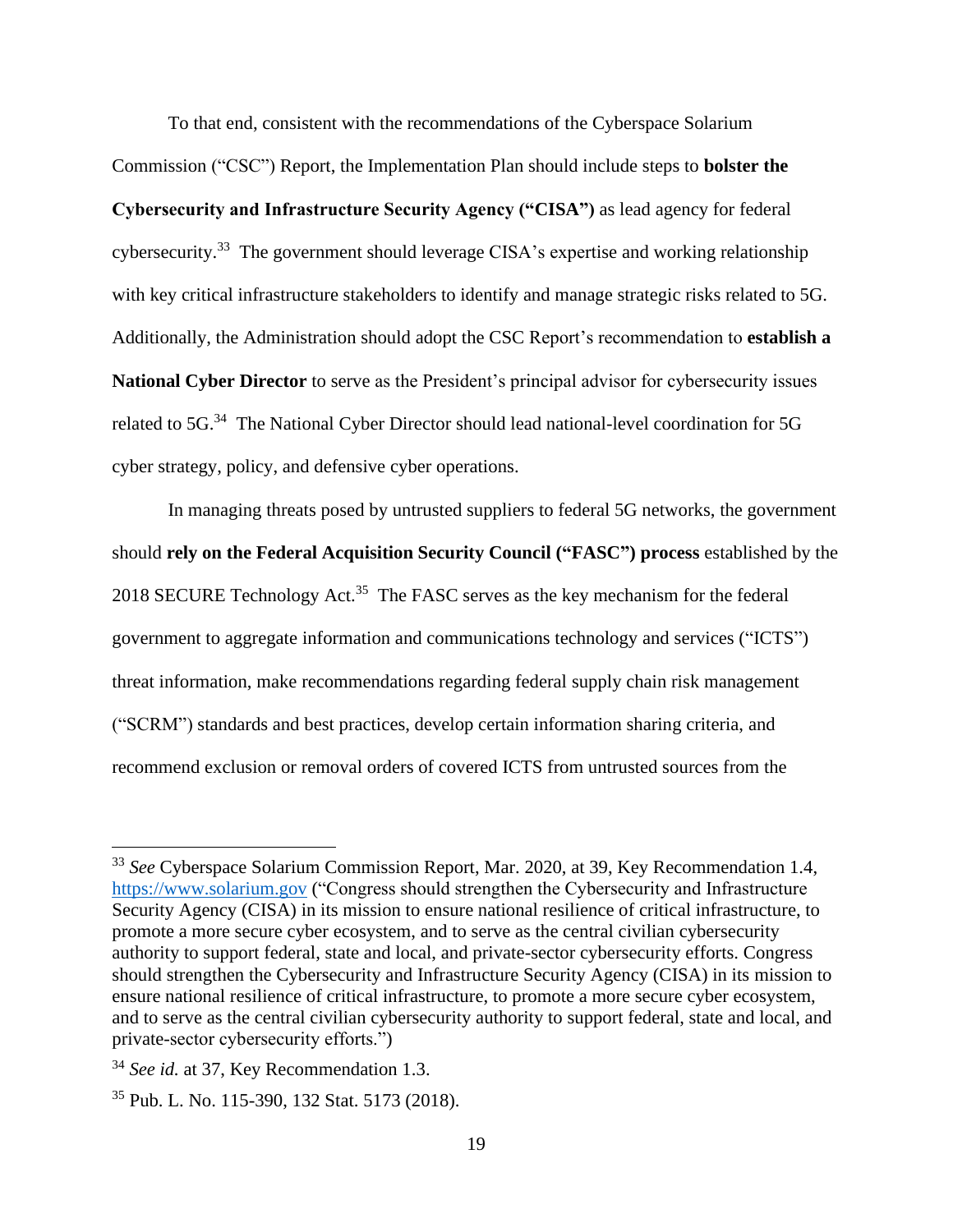federal supply chain. While the government may find it necessary to exclude certain untrusted suppliers from domestic networks, it should do so through mechanisms like the FASC, which are narrowly tailored, transparent, and afford due process. It should **avoid ad hoc actions** that run the risk of creating inconsistency across federal agencies and unnecessarily harm the broader ICTS ecosystem.

### <span id="page-22-0"></span>**C. Support Public-Private Partnership Efforts to Develop Risk Management Tools and Guidance.**

Given that the vast majority of 5G infrastructure will continue to be owned and operated by the private sector and no single entity has visibility and control over the network as a whole, partnership continues to be critical in identifying and managing risks to communications networks. Partnerships between the public and private sector and across agencies enable solutions that leverage the insight and expertise of the diversity of 5G network stakeholders, and favor solutions that can be tailored to meet individual needs and remain durable over time.

To foster more effective risk management across the broad 5G ecosystem, the Implementation Plan should include **support** for key public-private partnership efforts, such as the **Department of Homeland Security ICT Supply Chain Risk Management Task Force,**  which serves as the preeminent convening body for SCRM collaboration between the federal government, IT, and Communications Sectors.<sup>36</sup> Other key efforts such as the National Security Telecommunications Advisory Committee **("NSTAC")** and the Federal Communications Commission's Communications Security Reliability and Interoperability Council **("CSRIC")** 

<sup>36</sup> Dep't. of Homeland Security, *Information and Communications Technology (ICT) Supply Chain Risk Management (SCRM) Task Force*, (last revised June 15, 2020), <https://www.cisa.gov/ict-scrm-task-force>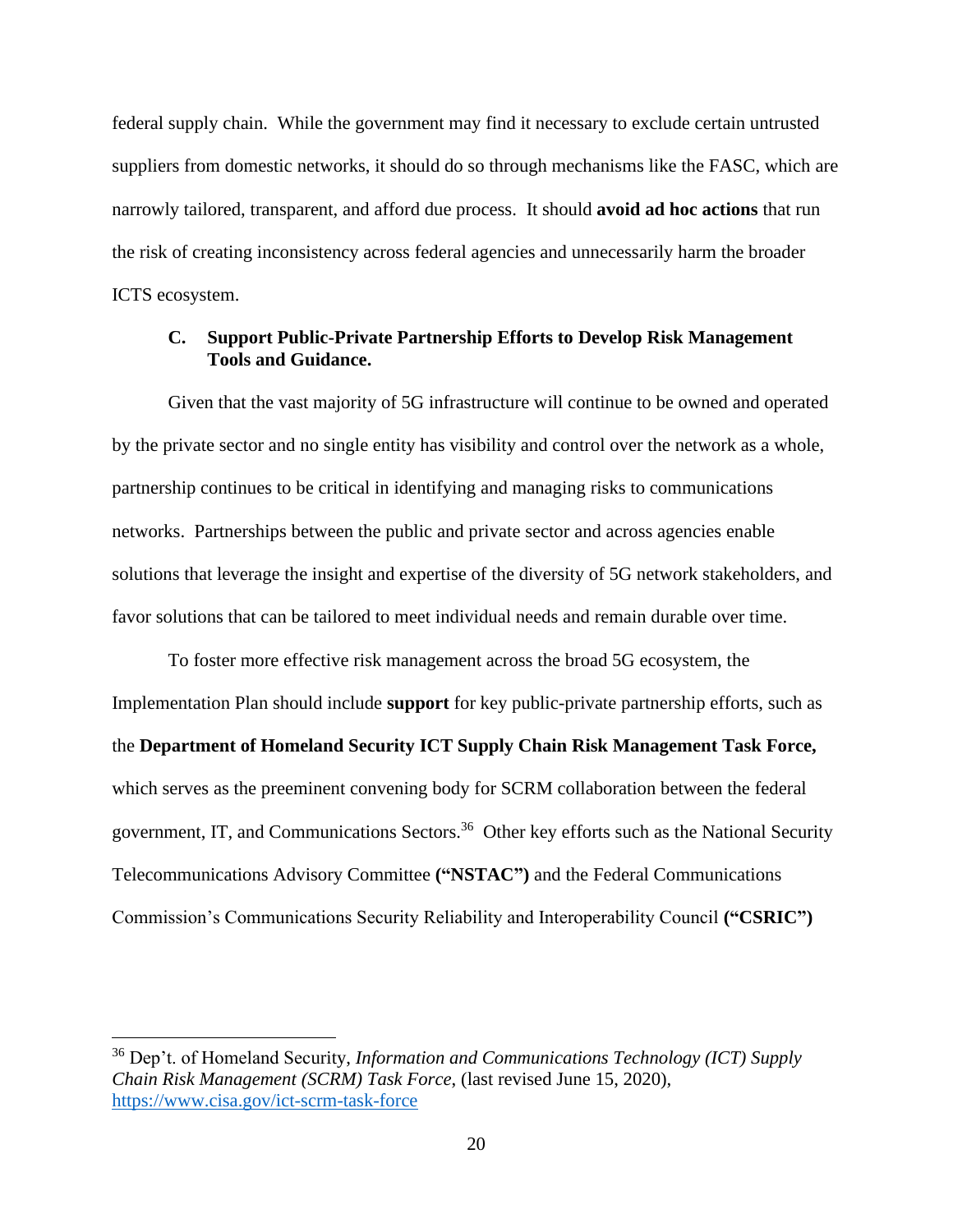have and will continue to provide important guidance on emerging challenges facing communications security.

The Implementation Plan should also include discussion regarding how agencies and the private sector can **leverage NIST guidance** to support risk-management across the 5G network and among the technologies with which it will connect. For example, the NIST Framework for Improving Critical Infrastructure Cybersecurity has emerged as a key tool in identifying, managing, and communicating cybersecurity risks across sectors and internationally.<sup>37</sup> With the convergence of sectors looking to next-generation wireless networks as core to their functionality, tools like the NIST Cybersecurity Framework and the suite of NIST guidance that addresses more specific aspects of the network will be crucial to managing and communicating risks across the diverse 5G ecosystem.

### <span id="page-23-0"></span>**D. Support Established International Standards Organizations to Develop Technical Guidance.**

In building out new 5G architecture and evolving the network toward future generations, international standards organizations remain a vital forum for developing common solutions to technical challenges. The Implementation Plan should **recognize and support ongoing efforts at 3GPP and elsewhere** in developing the architectural standards that define 5G and its future iterations, including key security requirements that will provide new opportunities to more effectively manage risks.<sup>38</sup> These standards will help enable 5G network providers to create secure network slices for customers with enhanced encryption protecting traffic across the network, and more.

<sup>37</sup> Nat'l Inst. of Standards and Technology ("NIST"), *Cybersecurity Framework*, updated May 21, 2020, [https://www.nist.gov/cyberframework/framework.](https://www.nist.gov/cyberframework/framework)

<sup>38</sup> *See e.g.*, 3GPP, *About 3GPP*,<https://www.3gpp.org/about-3gpp> (visited June 24, 2020).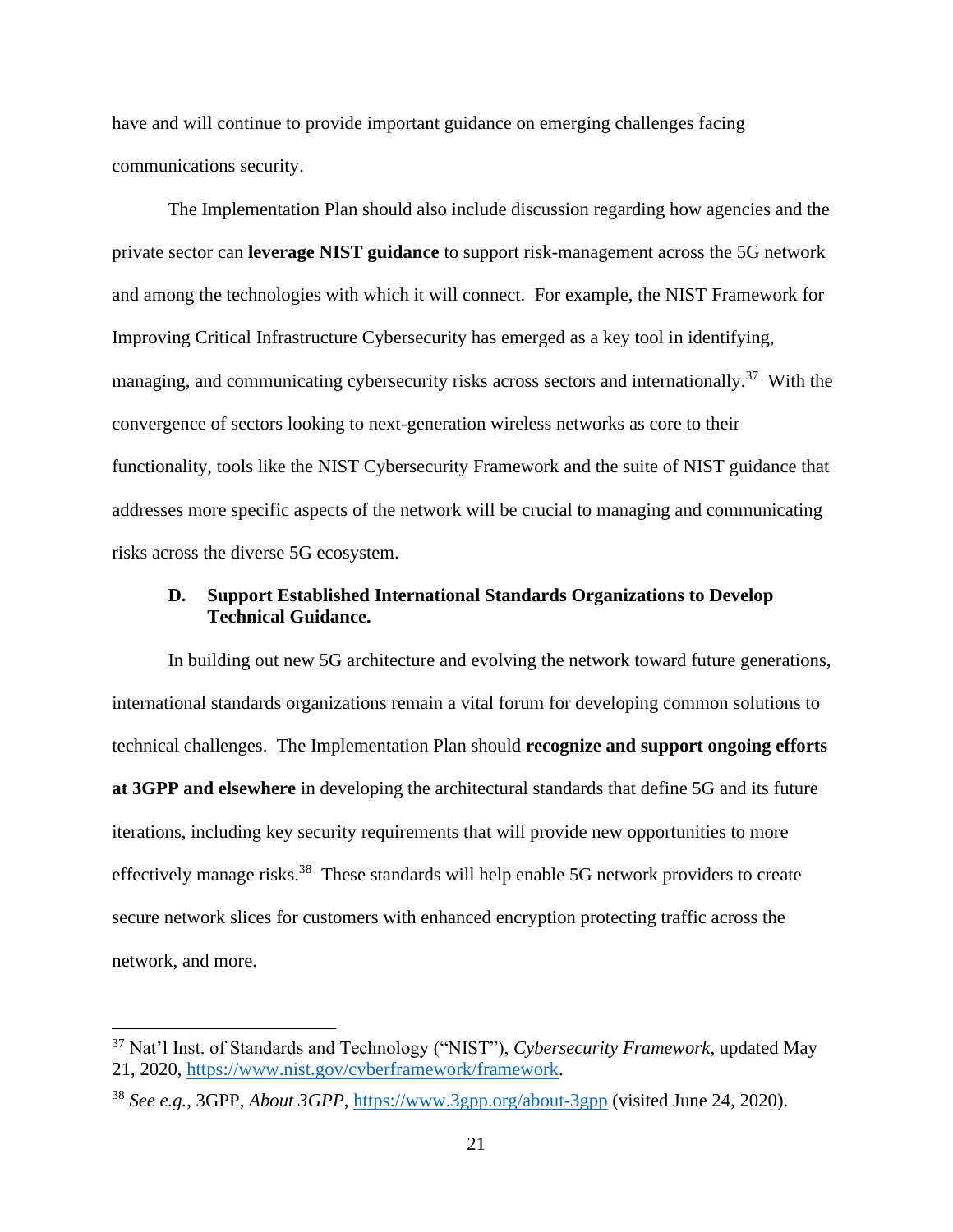That said, not all standards organizations operate in the same way and each organization is not equally appropriate to address all security challenges. For example, the ITU-T, which operates based on a country-by-country vote, is not an appropriate venue to develop fundamental changes to the Internet Protocol or address 5G supply chain security.<sup>39</sup> While it is essential to support the integrity and ability of international standards organizations to develop technical solutions to challenges facing the 5G ecosystem, the Administration should be careful to avoid actions that could politicize the standards process. Efforts by other countries to unduly influence the outcome of international standards should be met with strong censure by the international community and the U.S. should **lead the way in promoting a rules-based, industry-driven marketplace** for 5G technologies.

### <span id="page-24-0"></span>**E. Collaborate with Like-Minded Nations on Values, Norms, and Rules of the Road.**

In order to inculcate an international culture of secure and trusted communications networks, the United States must build a strong coalition of like-minded allies and partners willing to collectively leverage their power to enforce norms of responsible behavior. The State Department has already made significant strides in developing and promoting the Prague Proposals in partnership with the Czech Republic and entering into memoranda of understanding ("MOUs") with other nations in support of the Proposals.<sup>40</sup> The Implementation Plan should include meaningful steps to provide additional support for the State Department's efforts to

<sup>39</sup> *See* CompTIA Comments to NTIA, "Input on Proposals and Positions for the 2020 World Telecommunication Standardization Assembly," (June 8, 2020), [https://www.ntia.doc.gov/federal-register-notice/2020/comments-proposals-positions-wtsa20.](https://www.ntia.doc.gov/federal-register-notice/2020/comments-proposals-positions-wtsa20)

<sup>40</sup> Gov't of the Czech Republic, *The Prague Proposals*, May 3, 2019, [https://www.vlada.cz/assets/media-centrum/aktualne/PRG\\_proposals\\_SP\\_1.pdf.](https://www.vlada.cz/assets/media-centrum/aktualne/PRG_proposals_SP_1.pdf)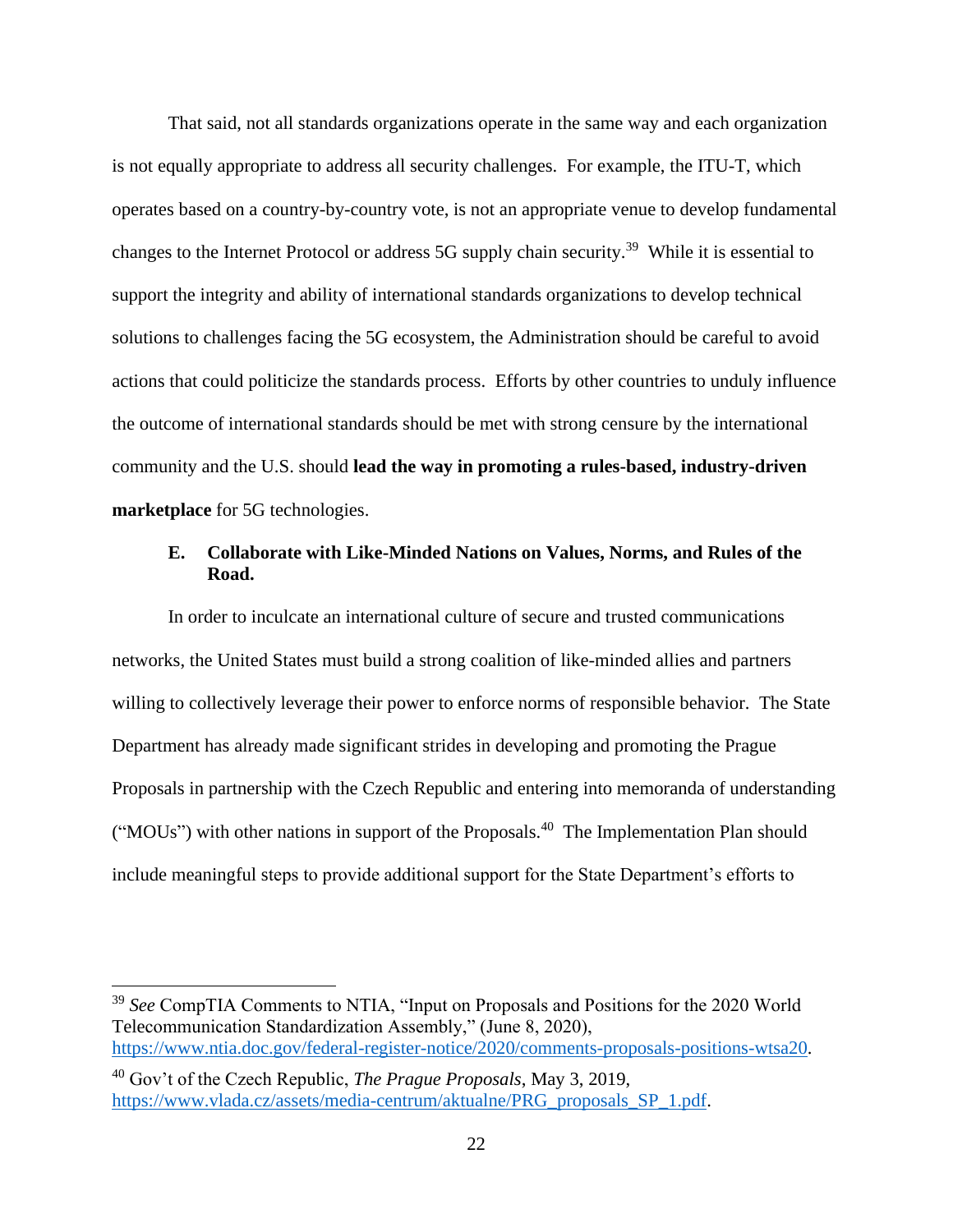promote the Proposals, enter additional MOUs, and make good on the Proposals in partnership with other agencies and organizations. (*See also* section V below.)

### <span id="page-25-0"></span>**IV. LINE OF EFFORT THREE: ADDRESS RISKS TO U.S. ECONOMIC AND NATIONAL SECURITY DURING DEVELOPMENT AND DEPLOYMENT OF 5G INFRASTRUCTURE WORLDWIDE.**

Addressing the economic and national security risks associated with 5G infrastructure deployment will be a continuing issue for the government in the years ahead, not least because 5G deployments are already underway throughout the world. Line of Effort Three recognizes this, but the National Strategy identifies just two specific objectives: (1) to manage the supply chain risks in U.S. government infrastructure, including 5G; and (2) to address the risk of 'highrisk' vendors in U.S 5G infrastructure.<sup>41</sup> Efforts to address them are well underway, including several laws enacted by Congress, the President's Executive Order on Securing the Information and Communications Technology and Services Supply Chain ("EO 13873"), and the FCC's open proceeding on Protecting Against National Security Threats to the Communications Supply Chain.<sup>42</sup> In some cases, refinements are needed: the first draft rule implementing EO 13873, as well as section 889(a)(1)(B) of the FY19 National Defense Authorization Act ("Part B"), each created significant scoping problems that have not yet been addressed.<sup>43</sup>

<sup>41</sup> National Strategy to Secure 5G at 4-5.

<sup>42</sup> Exec. Order 13873, *Securing the Information and Communications Technology and Services Supply Chain*, May 15, 2019, [84 Fed. Reg. 22689](https://www.govinfo.gov/content/pkg/FR-2019-05-17/pdf/2019-10538.pdf) (May 17, 2019); FCC WC [Docket No. 18-89,](https://www.fcc.gov/ecfs/search/filings?proceedings_name=18-89&sort=date_received,DESC) *Protecting Against National Security Threats to the Communications Supply Chain Through FCC Programs*; Secure and Trusted Communications Networks Act of 2019, Pub. L. No. 116- 124 (Mar. 12, 2020).

<sup>43</sup> *See* [Comments of CompTIA,](https://www.regulations.gov/contentStreamer?documentId=DOC-2019-0005-0035&attachmentNumber=1&contentType=pdf) filed Jan. 10, 2020 in Docket No. DOC-2019-0005, *Securing the Information and Communications Technology and Services Supply Chain* (discussing scoping problems with the EO 13873 draft rule); CompTIA Presentation to OMB on Section 889(a)(1)(B), Mar. 31, 2020,

[https://www.reginfo.gov/public/do/eoDownloadDocument?pubId=&eodoc=true&documentID=6](https://www.reginfo.gov/public/do/eoDownloadDocument?pubId=&eodoc=true&documentID=6166) [166;](https://www.reginfo.gov/public/do/eoDownloadDocument?pubId=&eodoc=true&documentID=6166) Jenny Leonard and Shelly Banjo, *A Quiet Panic Is Growing in U.S. Boardrooms Over*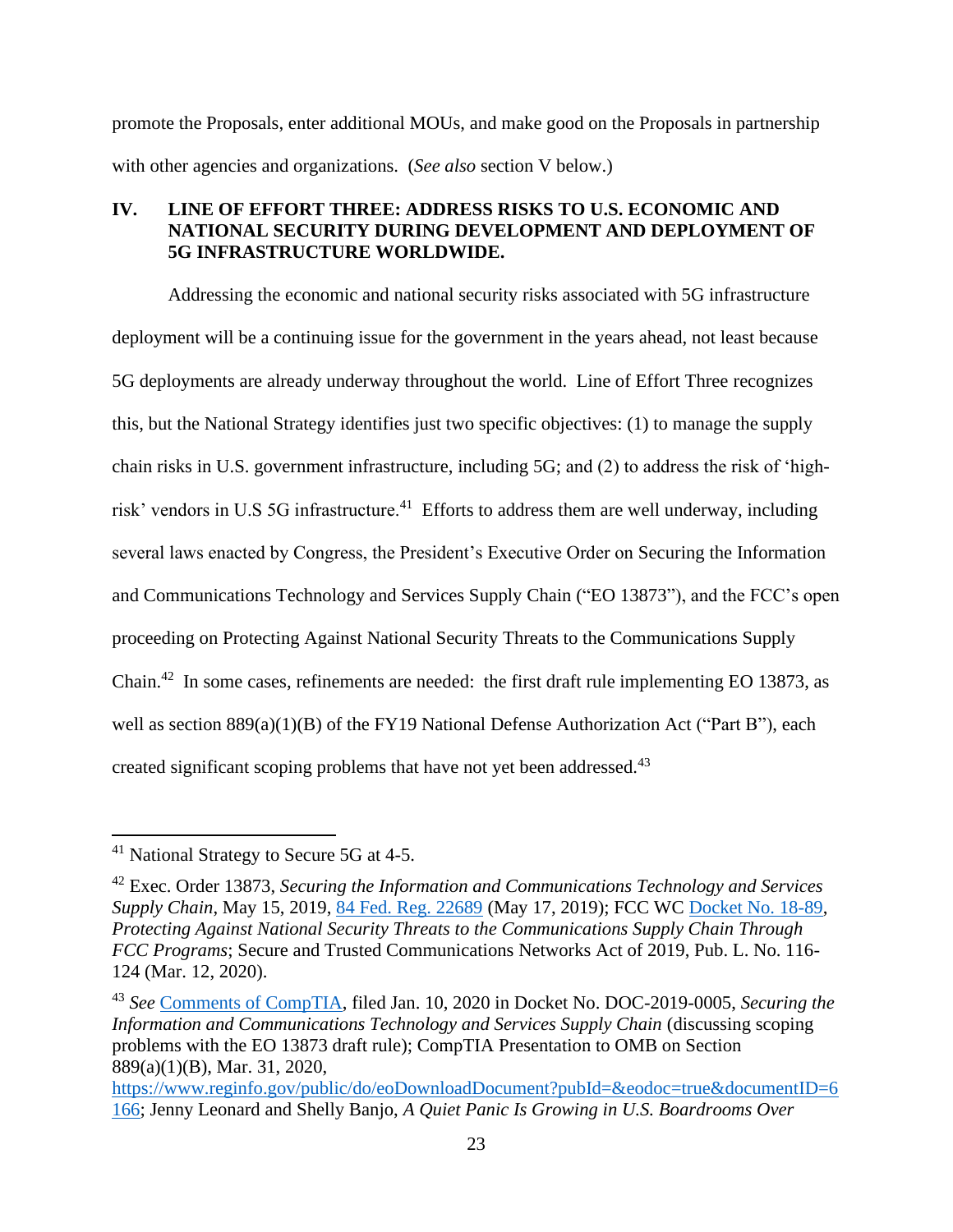The RFC sensibly goes further by asking not just about risks, but also about the opportunities that deployment of 5G networks worldwide create for U.S. companies.<sup>44</sup> Indeed, the opportunity for U.S. leadership is significant, not just in 5G but future generations of wireless technology. The RFC also correctly asks about promoting 5G vendor diversity and fostering market competition. This implies the correct approach, as the government should focus on procompetitive measures while avoiding heavy-handed intervention into the marketplace.

### **A. Encourage Market Trends Toward Open Architectures and Virtualization.**

<span id="page-26-0"></span>The emerging 5G landscape offers significant promise, not least because of market trends toward open architectures and virtualization in radio access network ("RAN") technology. For example, Open RAN is an architectural approach that seeks to disaggregate RAN functionality by using open interface specifications.<sup>45</sup> The O-RAN Alliance, among other groups, is working toward specifying application programming interfaces ("APIs") and other interfaces for such open architectures.<sup>46</sup> Meanwhile, virtualized RAN ("vRAN") implements RAN functions by placing them in specialized software that can run on commodity hardware based on generalpurpose processors.<sup>47</sup> Both Open RAN architectures and vRAN implementations are poised to

*Huawei Ban*, BLOOMBERG, June 10, 2020, [https://www.bloomberg.com/news/articles/2020-06-](https://www.bloomberg.com/news/articles/2020-06-10/dread-over-impending-anti-huawei-law-grows-at-u-s-companies) [10/dread-over-impending-anti-huawei-law-grows-at-u-s-companies.](https://www.bloomberg.com/news/articles/2020-06-10/dread-over-impending-anti-huawei-law-grows-at-u-s-companies)

<sup>&</sup>lt;sup>44</sup> RFC, 85 Fed. Reg. at 32017 ("Line of Effort Three  $\dots$  (1) What opportunities does the deployment of 5G networks worldwide create for U.S. companies?").

<sup>45</sup> *See, e.g.*, Michelle Shelton, Parallel Wireless, *Open RAN Terminology – Understanding the Difference Between Open RAN, OpenRAN, ORAN, and More*, Apr. 20, 2020, [https://www.parallelwireless.com/open-ran-terminology-understanding-the-difference-between](https://www.parallelwireless.com/open-ran-terminology-understanding-the-difference-between-open-ran-openran-oran-and-more/)[open-ran-openran-oran-and-more/;](https://www.parallelwireless.com/open-ran-terminology-understanding-the-difference-between-open-ran-openran-oran-and-more/) John Baker, Mavenir, *What is the Difference Between OpenRAN, O-RAN and vRAN?*, Mar. 20, 2020, [https://mavenir.com/blog/what-is-the-difference](https://mavenir.com/blog/what-is-the-difference-between-openran-o-ran-and-vran/)[between-openran-o-ran-and-vran/.](https://mavenir.com/blog/what-is-the-difference-between-openran-o-ran-and-vran/)

<sup>46</sup> *See* O-RAN Alliance, *O-RAN: Towards and Open and Smart RAN*, Oct. 2018, *available at* [https://www.o-ran.org/specifications.](https://www.o-ran.org/specifications)

<sup>47</sup> *See, e.g.*, Wind (an Intel Company), *vRAN: The Next Step in Network Transformation*, [https://builders.intel.com/docs/networkbuilders/vran-the-next-step-in-network-](https://builders.intel.com/docs/networkbuilders/vran-the-next-step-in-network-transformation.pdf)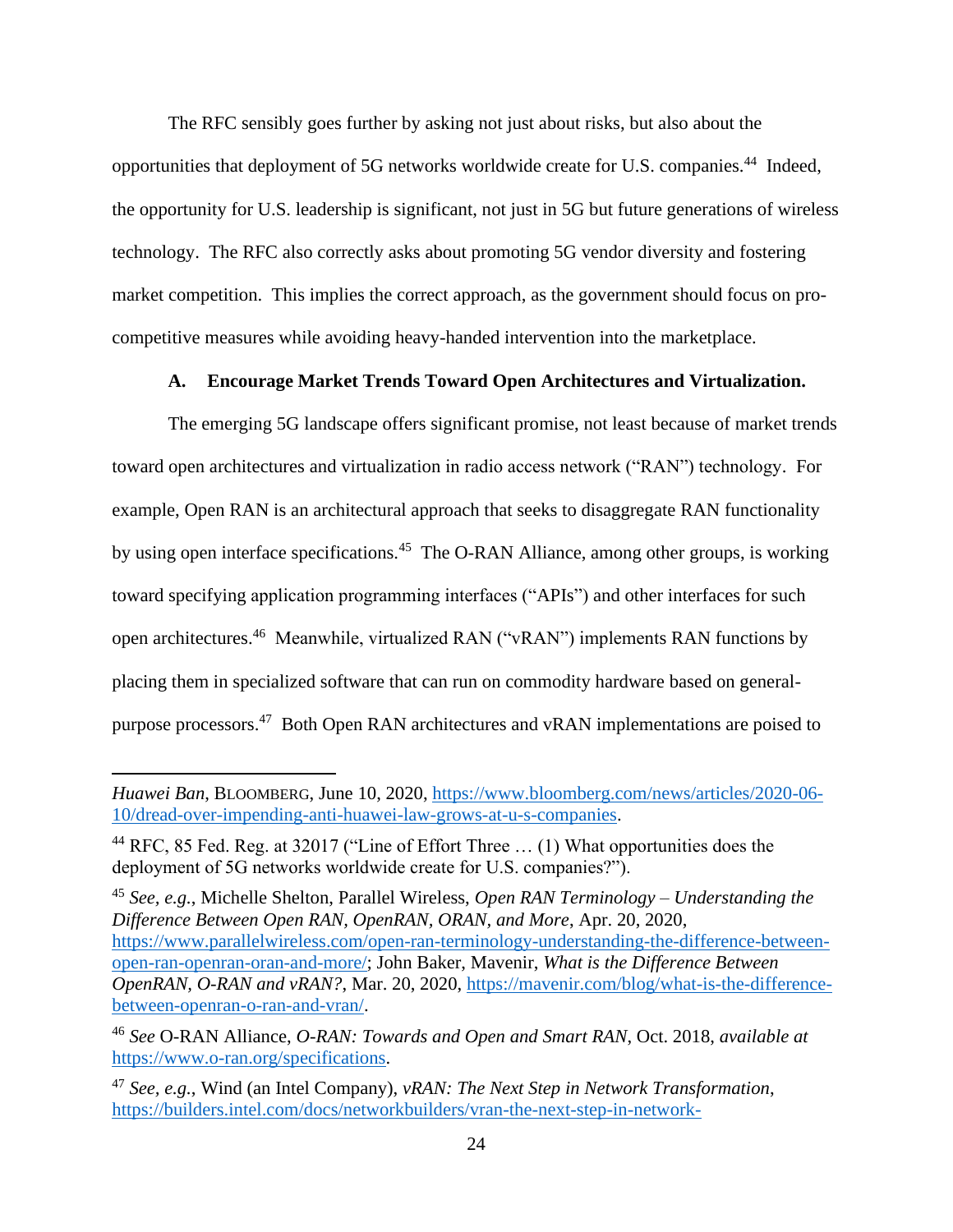significantly transform the wireless ecosystem, not least because they will lower barriers to entry and promote greater competition.

To be clear, CompTIA supports technology neutrality and the federal government should not pick specific winners and losers in the marketplace. Indeed, aside from different 5G implementations, other technologies such as Wi-Fi 6 may be appropriate for some use cases. That said, the rise of open architectures for RAN infrastructure and/or virtualized networking products are both trends that favor the United States. First, by lowering barriers to entry, open architectures will favor countries that already possess a strong technology development ecosystem, including startups, established players, and well-capitalized companies in related fields who are considering entering the market. Second, virtualization will generally promote U.S. economic and national security interests because the nation remains a global leader in software development, even as other countries have claimed a greater share of hardware manufacturing.

The federal government should therefore consider ways to encourage these trends without dictating outcomes. For example, federal agencies could use their purchasing power to buy systems that are considered to be standards-based or that offer stronger features regarding upgradeability and interoperability. Open architectures and virtualized implementations are not the only way to achieve high performance on such metrics, but they would likely score well. The government could also support research, development, and standardization efforts

[transformation.pdf;](https://builders.intel.com/docs/networkbuilders/vran-the-next-step-in-network-transformation.pdf) Samsung, *Transition to Virtualized RAN*,

<https://www.samsung.com/global/business/networks/products/radio-access/virtualized-ran/> (visited June 24, 2020) ("Samsung's vRAN liberates operators from static, hardware-bound network operations, and enables versatile, software-centric operations.").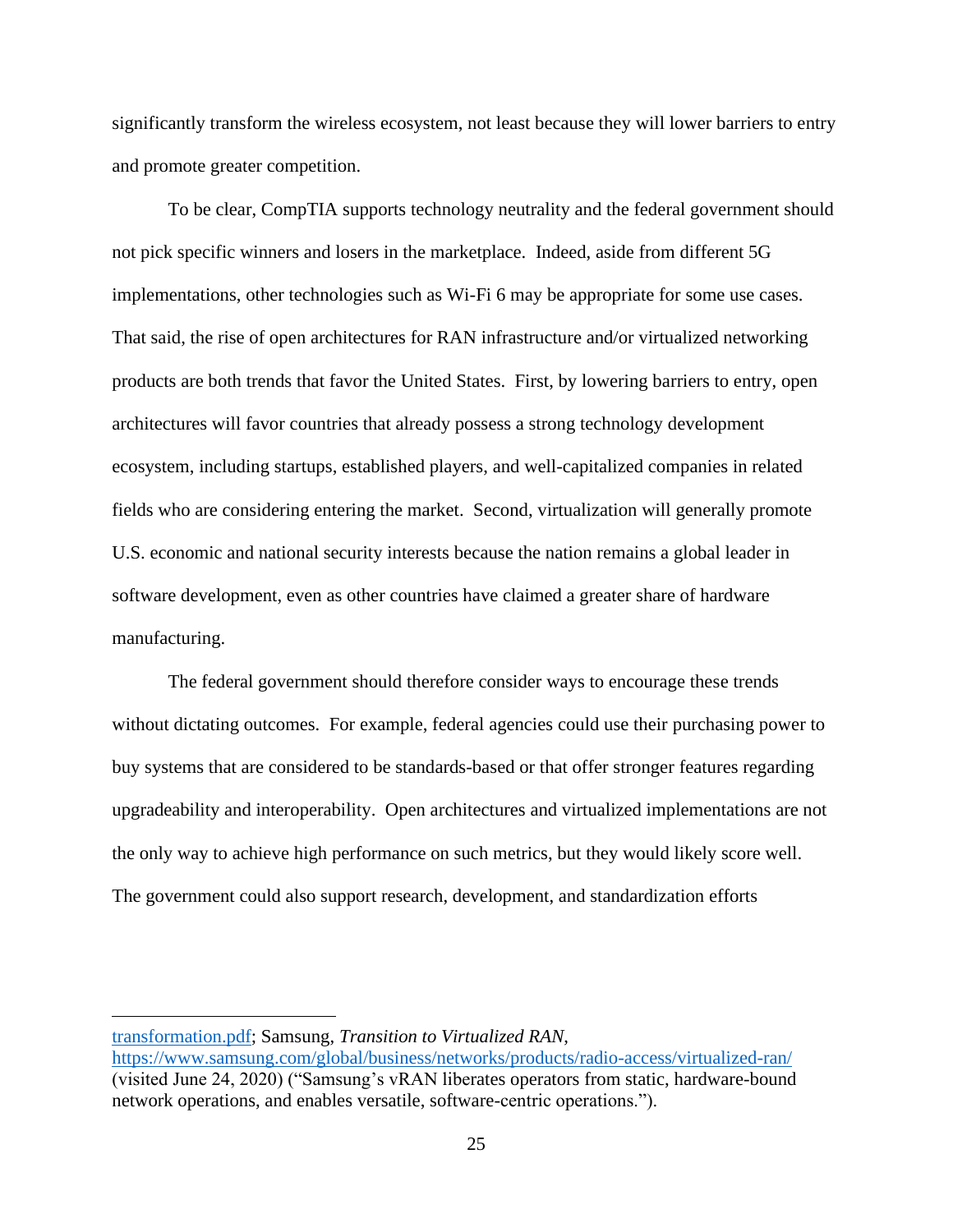specifically targeted toward virtualization and open architectures; such efforts have heretofore been largely undertaken by the private sector alone.

### **B. Invest in the Ecosystem, Not Specific Companies.**

<span id="page-28-0"></span>The best way to "promote 5G vendor diversity and foster market competition," as the RFC asks, is to promote the technology ecosystem as described above.<sup>48</sup> Along with promoting technology neutrality, the government should not favor particular business models or even specific vendors. For example, some have suggested that the U.S. government should purchase an equity stake in certain wireless equipment manufacturers.<sup>49</sup> These proposals should be ruled out.

First, as explained above, the market is changing rapidly enough that direct federal intervention of this nature would be myopic and likely a bad investment for American taxpayers. Second, such direct intervention would likely harm innovation. Third, the solution to the problem of other countries like China providing massive subsidies to "national champion" companies like Huawei is surely not for the United States to *emulate* China. Rather, the solution is to leverage and double-down on U.S. strengths, including investing in research and development and a skilled labor force, and fostering a business climate that encourages experimentation and rewards the best new ideas.

<sup>&</sup>lt;sup>48</sup> RFC, 85 Fed. Reg. at 32017 ("Line of Effort Three ... (3) How should the U.S. Government best promote 5G vendor diversity and foster market competition?").

<sup>49</sup> Attorney General William Barr, *Attorney General William P. Barr Delivers the Keynote Address at the Department of Justice's China Initiative Conference*, Remarks as Prepared for Delivery, Feb. 6, 2020, [https://www.justice.gov/opa/speech/attorney-general-william-p-barr](https://www.justice.gov/opa/speech/attorney-general-william-p-barr-delivers-keynote-address-department-justices-china)[delivers-keynote-address-department-justices-china](https://www.justice.gov/opa/speech/attorney-general-william-p-barr-delivers-keynote-address-department-justices-china) ("Some propose that these concerns could be met by the United States aligning itself with Nokia and/or Ericsson through American ownership of a controlling stake, either directly or through a consortium of private American and allied companies. Putting our large market and financial muscle behind one or both of these firms would make it a more formidable competitor and eliminate concerns over its staying power. We and our closest allies certainly need to be actively considering this approach.").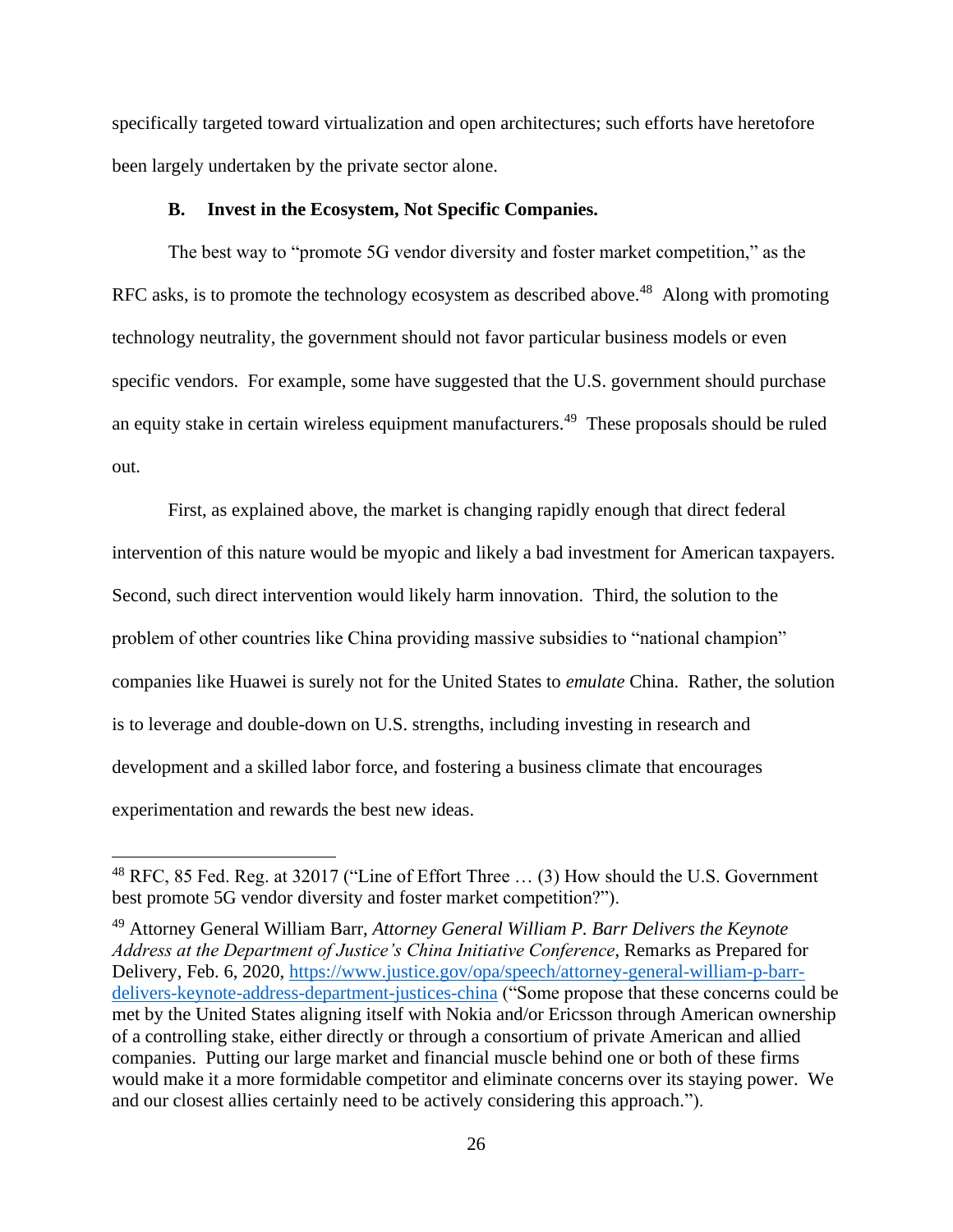### <span id="page-29-0"></span>**V. LINE OF EFFORT FOUR: PROMOTE RESPONSIBLE GLOBAL DEVELOPMENT AND DEPLOYMENT OF 5G.**

As noted above, collaboration between like-minded nations in support of common values in next-generation telecommunications is fundamental to protecting the security, privacy, and prosperity of communications technology users. To that end, the State Department has already made meaningful strides in promoting responsible global development and deployment of 5G, including its work to develop and advance the Prague Proposals in partnership with the Czech Republic.<sup>50</sup> That said, in order to support global development of secure and trusted communications technologies, the government needs more positive incentive tools. As described below, there are a variety of specific steps the Administration and Congress can take to provide them.

### **A. Establish the Multilateral Telecom Security Fund.**

<span id="page-29-1"></span>As envisioned in the USA Telecommunications Act introduced earlier this year, the Multilateral Telecom Security Fund would be made available to support work with foreign partners to accelerate the adoption of trusted and secure equipment globally and to encourage multilateral participation.<sup>51</sup> This fund would provide the State Department with necessary resources to support collaboration with like-minded nations in support of trusted international 5G and future generation infrastructure. The concept for this fund has since been included in the

<sup>50</sup> Government of the Czech Republic, *The Prague Proposals*, May 3, 2019, [https://www.vlada.cz/assets/media-centrum/aktualne/PRG\\_proposals\\_SP\\_1.pdf.](https://www.vlada.cz/assets/media-centrum/aktualne/PRG_proposals_SP_1.pdf)

 $51$  [S. 3189](https://www.congress.gov/bill/116th-congress/senate-bill/3189/text) § 2(c)(2), 116th Cong. ("The Secretary of State, in consultation with the NTIA Administrator, the Secretary of Homeland Security, the Secretary of the Treasury, the Director of National Intelligence, and the [Federal Communications] Commission, shall establish a common funding mechanism, in coordination with foreign partners, that uses amounts from the Multilateral Telecommunications Security Fund to support the development and adoption of secure and trusted telecommunications technologies.").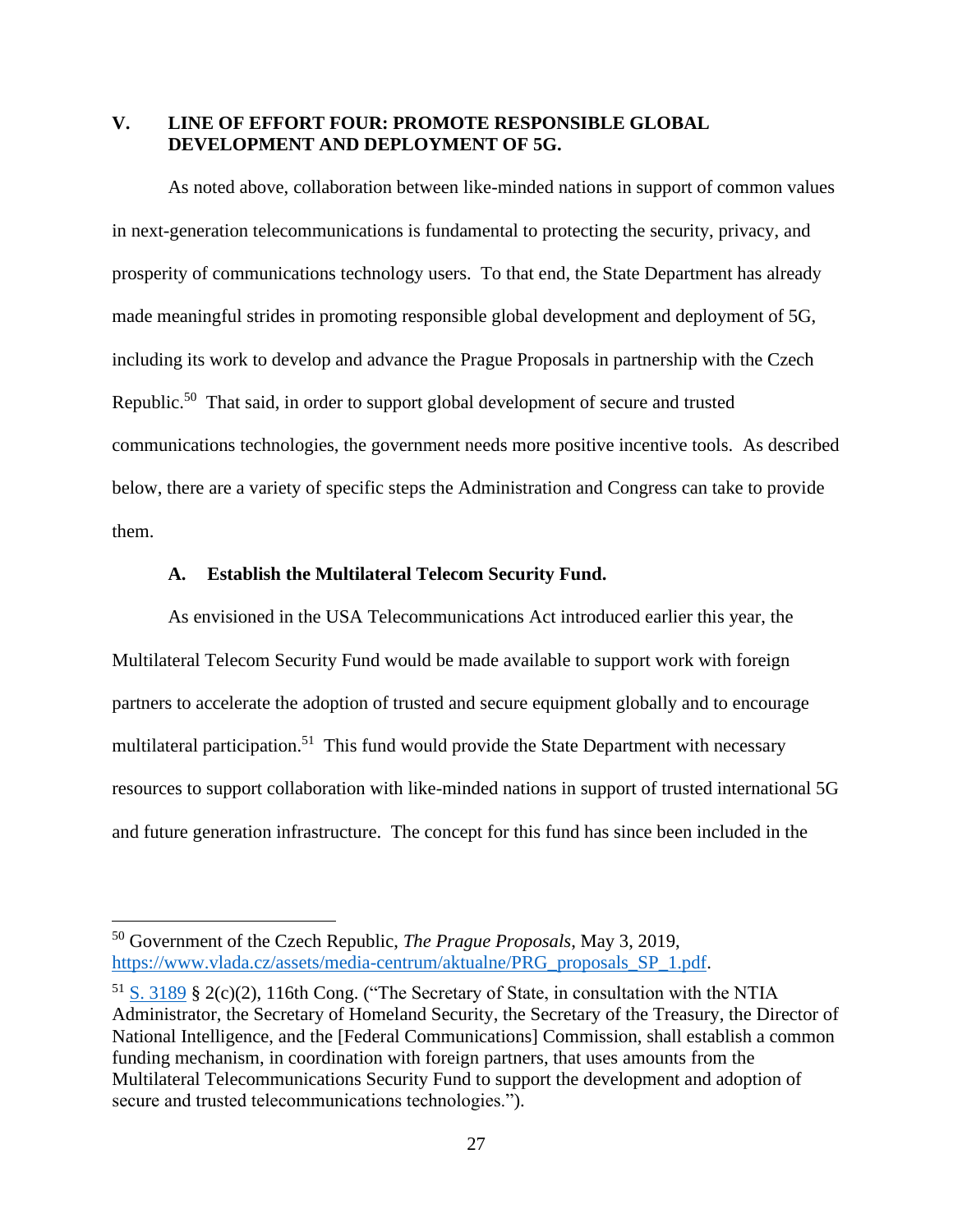proposed Intelligence Authorization Act for FY 2021 at a level of \$750 million over 10 years, and the Administration should support this proposal.<sup>52</sup>

### <span id="page-30-0"></span>**B. Revise the U.S. International Development Finance Corporation Rules to Support Strategic Telecom Investments.**

The federal government should revise the U.S. International Development Finance Corporation ("DFC") rules to support deployment of trusted technologies in strategic locations that may be considered more developed but economically may not be equally able to choose trusted 5G suppliers. The European Energy Security and Diversification Act of 2019 eased the DFC's less-developed country requirement for energy infrastructure projects in Europe and Eurasia.<sup>53</sup> This authority for energy projects, which provides commercial opportunities in uppermiddle-income countries that may have both strategic and development benefits, should be extended globally for deployment of secure and trusted telecommunications infrastructure.

## <span id="page-30-1"></span>**C. Revise the U.S. Export-Import Bank Rules to Support Trusted Telecom Suppliers.**

As trusted suppliers compete in the global marketplace with suppliers of concern that benefit from sweetheart financing terms from state-owned banks, the U.S. should leverage the EXIM Bank to support trusted suppliers.<sup>54</sup> To do so, the EXIM Bank's content rules dating from the 1970s and 1980s must be revised to reflect contemporary value chains. The current rules require products to contain 85% U.S. content to be eligible for full EXIM financing, which is an

<sup>&</sup>lt;sup>52</sup> Intelligence Authorization Act for Fiscal Year 2021 §§ 501(b)(2), (b)(3)(B),  $\underline{S. 3905}$ , 116th Cong. (as introduced on June 8, 2020).

<sup>53</sup> Pub. L. No. 116-94, Div. P, Title XX, § 2004(e)(1)(A), 133 Stat. 2534, 3225 (Dec. 20, 2019).

<sup>54</sup> *See, e.g.*, Chuin-Wei Yap, *State Support Helped Fuel Huawei's Global Rise*, WALL ST. J., Dec. 25, 2019, [https://www.wsj.com/articles/state-support-helped-fuel-huaweis-global-rise-](https://www.wsj.com/articles/state-support-helped-fuel-huaweis-global-rise-11577280736)[11577280736](https://www.wsj.com/articles/state-support-helped-fuel-huaweis-global-rise-11577280736) (finding that Huawei had access to as much as \$75 billion in state support).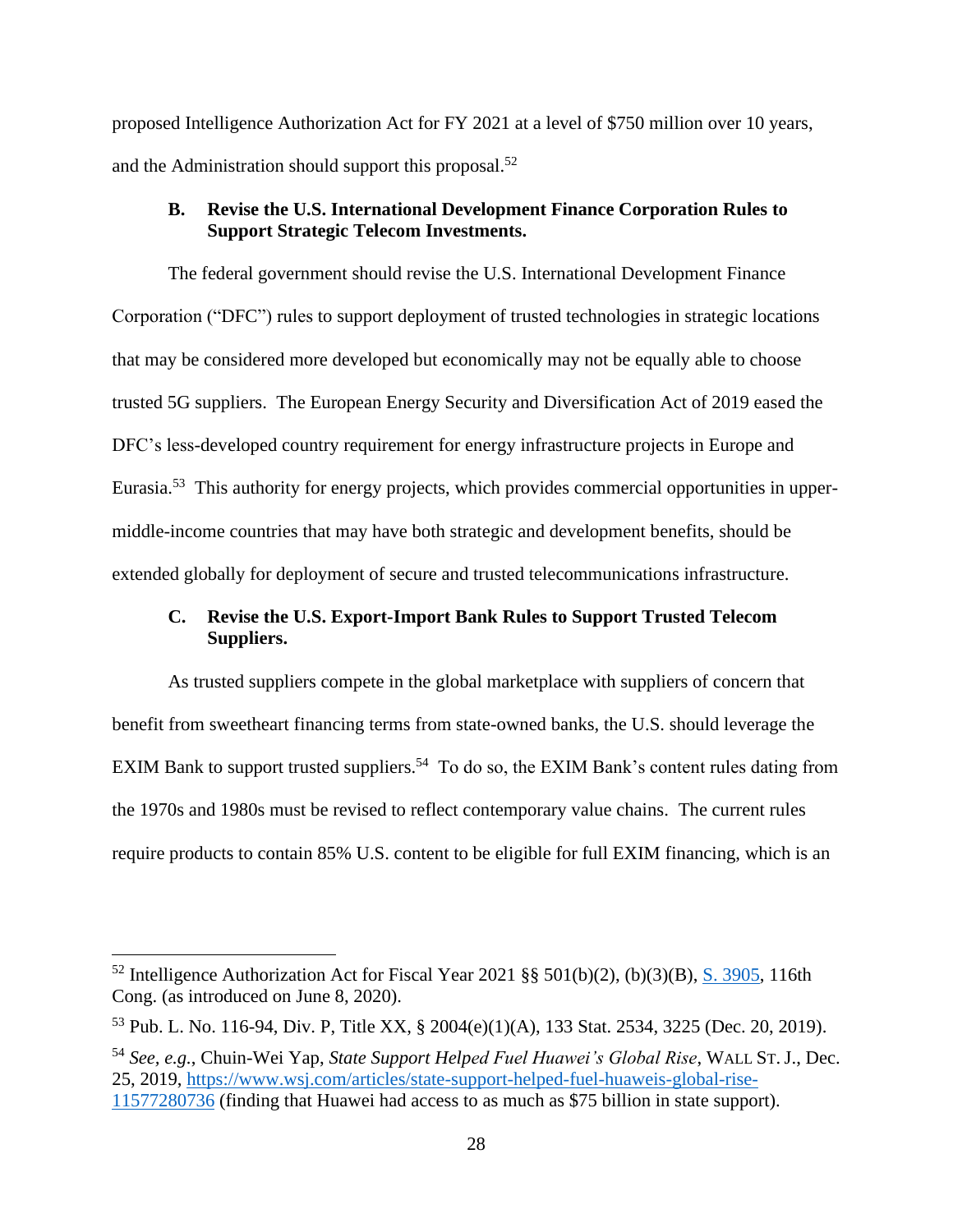extremely difficult threshold for most of the telecom equipment industry to meet.<sup>55</sup> Where in the 1970s and 1980s U.S. widgets were the primary export, most U.S. technology companies now develop products domestically but manufacture/assemble their products at least partially abroad. Meanwhile, the United States continues to be one of the world's wealthiest nations in part because of its sustained focus on intellectual property development. The EXIM Bank must therefore revise its rules to reflect this reality and partner with industry in support of collective 5G security goals.

Not only is such a revision necessary to support national security, but it is also statutorily required to support the new "Program on China and Transformational Exports" established in the EXIM Bank's 2019 reauthorization.<sup>56</sup> To support this revision, the EXIM Board can waive the content threshold entirely, but that is an arduous process and would be applied ad hoc rather than effectively revising the rules for the technology industry overall. Instead, the EXIM Bank should adopt a more flexible approach to U.S. content rules that takes into account the percentage of U.S.-based R&D and IP and significantly lowers the U.S. content requirements to support the national security imperative to finance deployment of secure and trusted telecommunications infrastructure.

<sup>55</sup> EXIM Bank, *Medium- and Long-Term Content Policy*,

<https://www.exim.gov/policies/content/medium-and-long-term> (visited June 24, 2020) ("The total level of support for a[n] export contract will be the lesser of: 85% of the value of all eligible goods and services in the U.S. export contract; or 100% of the U.S. content in all eligible goods and services in the U.S. export contract"); *see also* Congressional Research Service, *Export-Import Bank: Overview and Reauthorization Issues*, at 8-9, updated Aug. 9, 2019, available at <https://fas.org/sgp/crs/misc/R43581.pdf> ("If the foreign content exceeds 15%, the Bank's support is lowered proportionally.").

<sup>56</sup> *See* EXIM Bank, *Fact Sheet, Overview: Program on China and Transformational Exports*, [https://www.exim.gov/who-we-serve/external-engagement/china-and-transformational-exports](https://www.exim.gov/who-we-serve/external-engagement/china-and-transformational-exports-program/fact-sheet)[program/fact-sheet](https://www.exim.gov/who-we-serve/external-engagement/china-and-transformational-exports-program/fact-sheet) (visited June 24, 2020).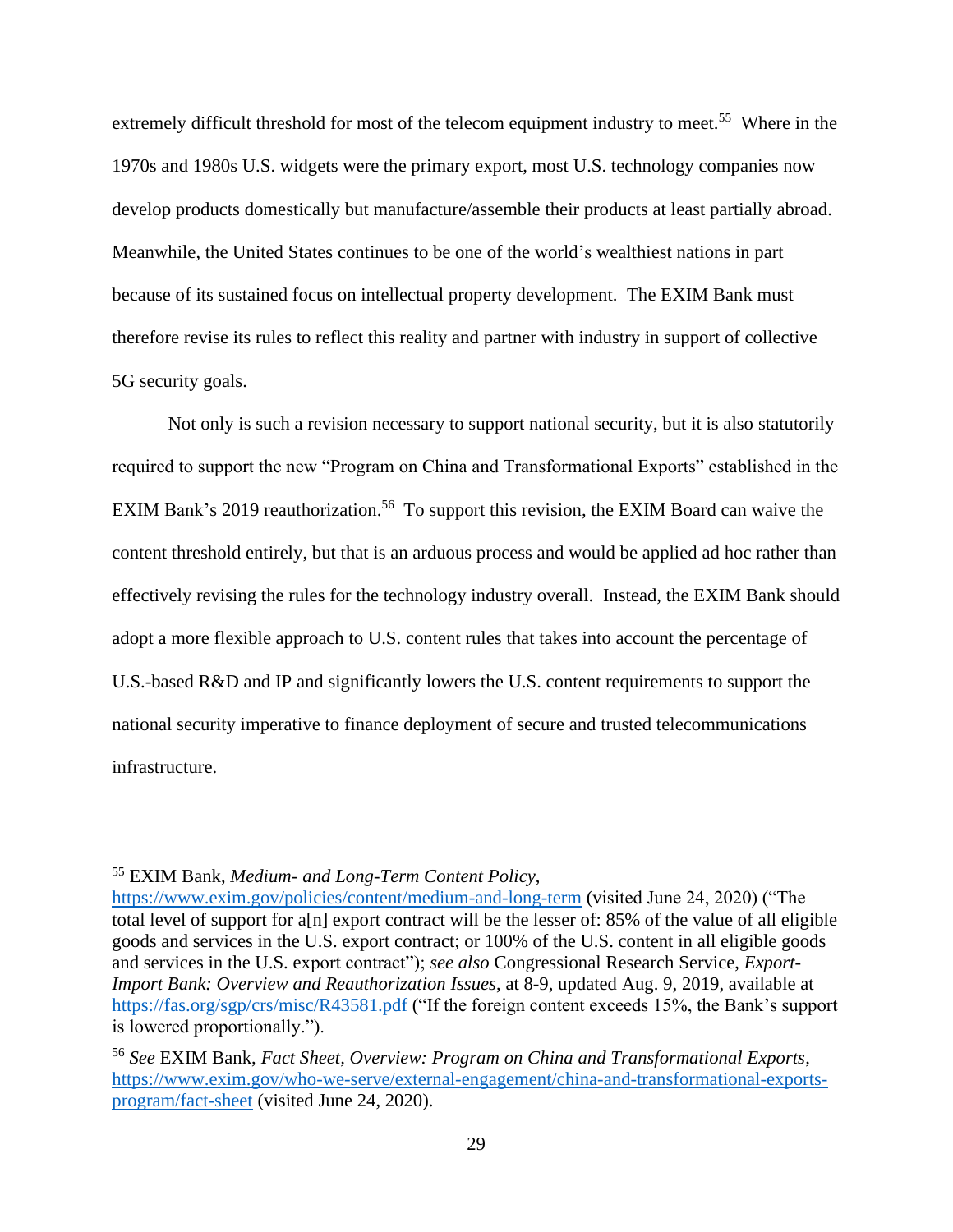### <span id="page-32-0"></span>**D. Promote U.S. Participation in Standards Development by Expanding the R&D Tax Credit While Avoiding Politicization of Technical Issues.**

The U.S. approach to global standards, at least in the wireless space, has primarily been to have companies participate in those bodies rather than the government itself, while other countries such as China and Russia are represented more directly by their governments. In general, the U.S. approach continues to make sense. Unlike other countries which may have a few "national champions" in certain areas, or even just one company, the U.S. communications technology ecosystem is robustly competitive. Under these circumstances, identifying an "American position" on a technical issue either before or during a global standards meeting could be a difficult task. In addition to technically-driven proposals, some U.S. companies may also push for the inclusion of their intellectual property in a standard – that is, a standardsessential patent ("SEP") – while other companies may push for more open standards.

These are not matters for the federal government to adjudicate in technical standards bodies like 3GPP. However, the Department of Defense recently established a "tiger team" with the apparent goal of engaging global wireless standards bodies more directly.<sup>57</sup> While the implications of this have not been fully determined, such direct engagement by a federal agency – and specifically by a *security* agency – in global technical bodies creates the risk of politicizing the process. It also creates a potential risk of some U.S. companies being forced to work at cross purposes with their own government on important technical issues. DOD and other agencies should therefore carefully consider (or re-consider) the scope of any such involvement, with the primary goal of receiving and sharing information with U.S. industry that will benefit both the

<sup>57</sup> Justin Doubleday, *Pentagon Looks to Participate in 5G Standards-Setting Bodies*, Inside Defense, June 5, 2020, [https://insidedefense.com/daily-news/pentagon-looks-participate-5g](https://insidedefense.com/daily-news/pentagon-looks-participate-5g-standards-setting-bodies)[standards-setting-bodies](https://insidedefense.com/daily-news/pentagon-looks-participate-5g-standards-setting-bodies) (subscription required).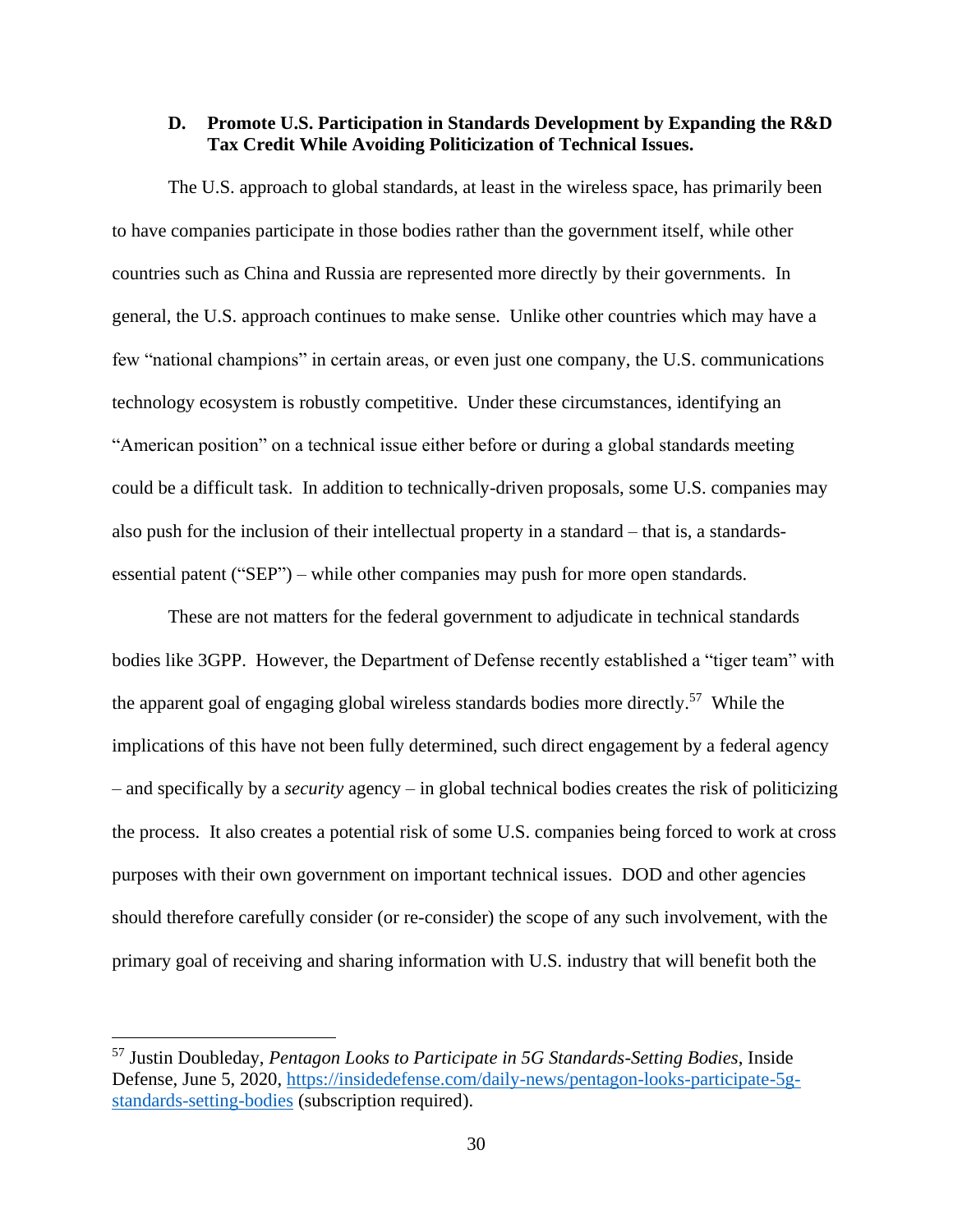public and private sector. That said, the United States should continue to advance the nation's interests in international bodies with country-based voting like the ITU, particularly when other countries make proposals that would harm U.S. or international interests.<sup>58</sup>

*R&D tax credit for standards.* A lack of government participation need not and should not equate to a lack of government support. The Administration should work with Congress to expand the R&D tax credit to encompass participation in global standards development activities. The standards process is closely related conceptually to research and development, often involving the same individuals within a company. Expansion of the credit would therefore likely have a more immediate policy effect, and would send a meaningful signal encouraging greater participation by the private sector. Even as U.S. industry has consistently opposed protectionist and other industrial policies implemented abroad, government investment in research and development is a legitimate, internationally-accepted method for countries to advance their technological leadership and economic competitiveness. Expanding the R&D tax credit to include standards development would also help the United States capitalize on greater federal investment into wireless R&D as described in section II-C above.

#### **CONCLUSION**

<span id="page-33-0"></span>CompTIA supported the Secure 5G and Beyond Act of 2020 and we appreciate the opportunity to comment on the Implementation Plan. The Administration is right to consider a holistic approach to national and economic security issues related to 5G, although specific policies should consider emerging trends in wireless technologies and look to future generations as well. By reinvesting in network deployment and technology development, using risk-based

<sup>58</sup> *See* [Comments of the Computing Technology Industry Association \(CompTIA\),](https://www.ntia.doc.gov/files/ntia/publications/comptia-06082020.pdf) filed June 8, 2020 in Docket No. 200521-0144 (opposing a potential "New IP" proposal from China that may be offered at the 2020 World Telecommunication Standardization Assembly later this year).